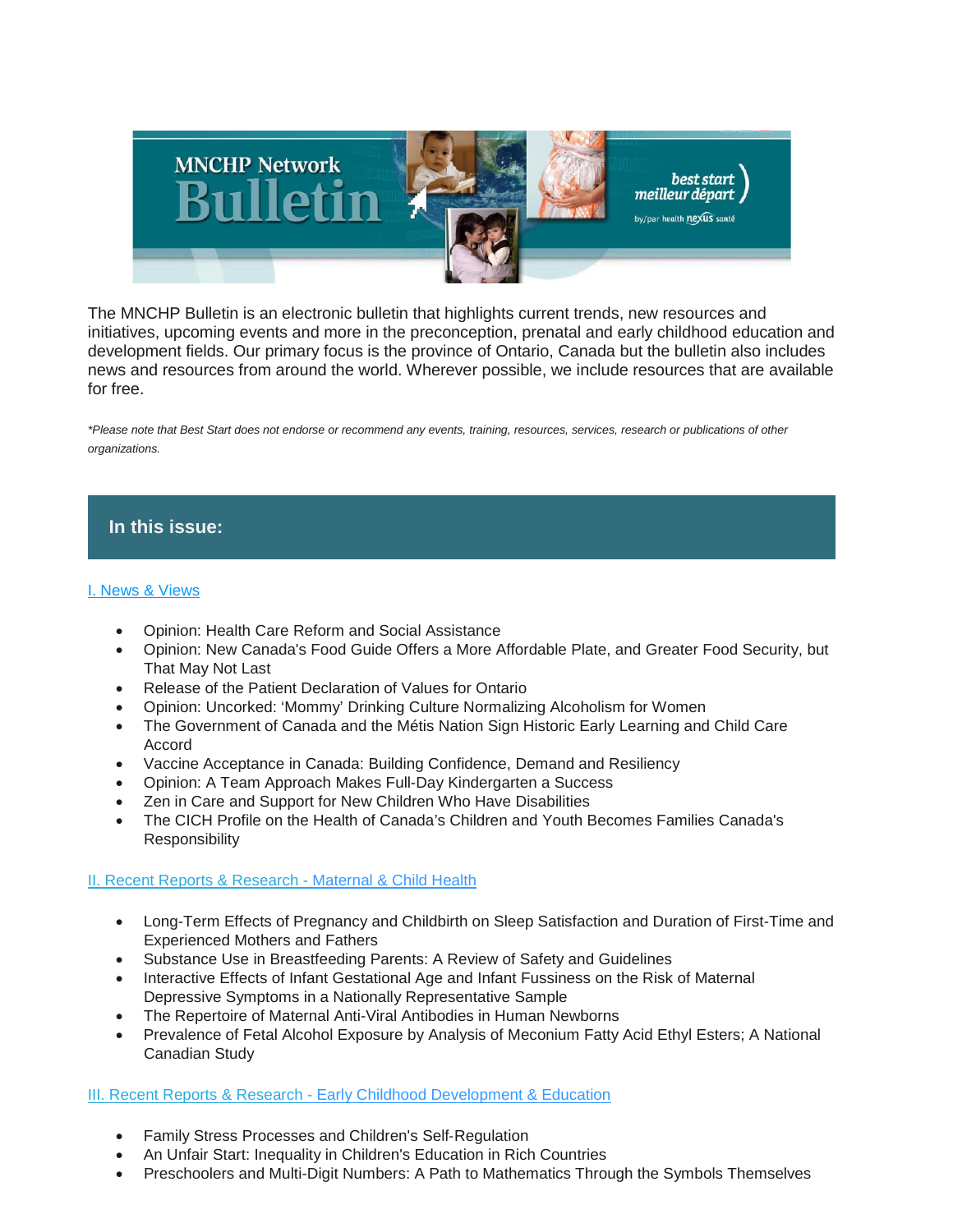- Indigenous Early Childhood Development in Canada: Current State of Knowledge and Future **Directions**
- Preschool Teachers' Perspective on How High Noise Levels at Preschool Affect Children's Behavior

[IV. Recent Reports & Research](https://us14.admin.mailchimp.com/templates/preview-template?id=173801#IV.%20Recent%20Reports%20&%20Research%20-%20Other%20Topics) - Other Topics

- At the Interface: Indigenous Health Practitioners and Evidence-Based Practice
- Do Children Make You Happy? Evidence from One Million Europeans
- Strategies to Reduce Alcohol-Related Harms and Costs in Canada: A Review of Provincial and Territorial Policies
- Sleep Duration and Incidence of Obesity in Infants, Children, and Adolescents: a Systematic Review and Meta-Analysis of Prospective Studies
- Parental Smoking and E-cigarette Use in Homes and Cars

## [V. Current Initiatives](https://us14.admin.mailchimp.com/templates/preview-template?id=173801#V.%20Current%20Initiatives)

- Bear Witness Day
- An Educational Program Designed to Lessen the Risk of Falls in Children
- Safe Kids Week 2019
- CanVax Evaluation
- The Aboriginal Children's Hurt & Healing (ACHH) Initiative
- Metaphors and Analogies

## [VI. Upcoming Events](https://us14.admin.mailchimp.com/templates/preview-template?id=173801#VI.%20Upcoming%20Events)

- Webinar: Covert (and Overt) Attitudes Toward Disability
- Diversity Conference 2019 Engagement, Empowerment, Equity: From Theory to Practice
- Save the Date: Building Skills for Change in Early Years and Child Care Workshop
- Certificate Program in Children's Grief and Bereavement
- 7th Biennial Body Image and Self-Esteem Conference
- Self-Compassion Workshop with Kristin Neff
- Nourish Food for Health Symposium
- Webinar: Infant Development: Prelinguistic Communication
- Public Health 2019
- Save the Date: OMSSA's Mental Health Forum
- Save the Date: Summer Institute 2019 Accounting for Quality

#### [VII. Resources](https://us14.admin.mailchimp.com/templates/preview-template?id=173801#VII.%20Resources)

- New Families Canada Videos on Positive Discipline
- Recorded Webinar : How Survivors Of Partner Violence Can Work With Their Family Lawyer: What to Ask For and What to Expect
- Roots to Harvest: Forest Meets Farm
- Reflective Practice in Early Childhood Education
- Recorded Webinar by RentSafe: Intersectoral Action on Healthy Housing
- About Unstructured Play
- Free Online Course: Indigenous Health Equity course
- Why Play? Brochures Now Available at Individually Priced Rates and in Multiple Languages

# **I. News & Views**

#### **Opinion: Health Care Reform and Social Assistance**

The Ontario government's recent [announcement](https://news.ontario.ca/mohltc/en/2019/02/ontarios-government-for-the-people-to-break-down-barriers-to-better-patient-care.html) on the future of the province's health care system was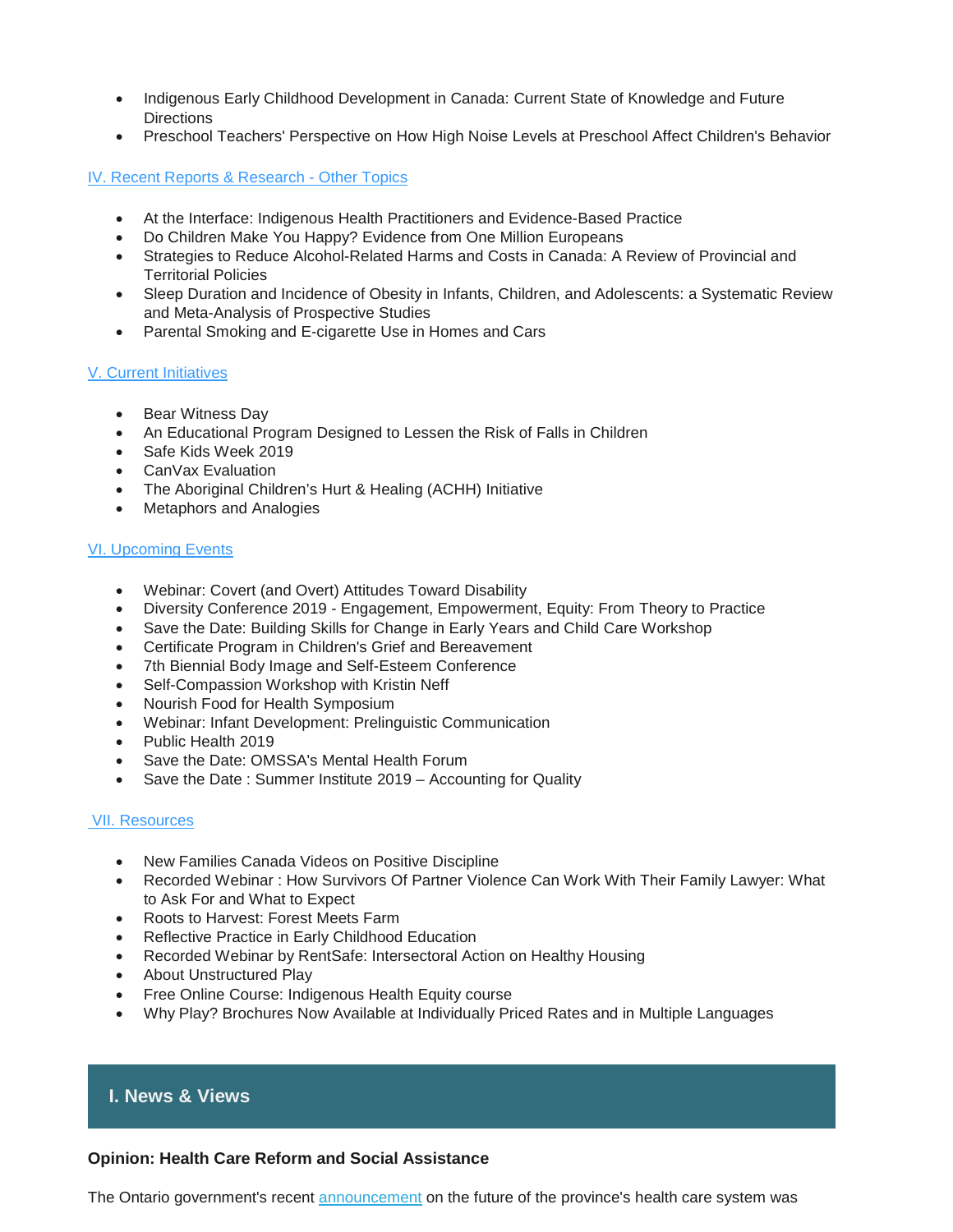significant. But we need to think even bigger. As the debate continues on the right path for health care, we cannot lose sight of the fact that the announcement was both instructive for, and dependent on, the changes coming to Ontario's social assistance system. Many of the problems being raised with regard to our health care system — the silos, patients falling through the cracks — will sound familiar to those who have followed the discussions on social assistance in Ontario. Replace "health care" with "social assistance" and "patients" with "people" in the government's announcement, and you will see that the structural issues pervading health care also affect our social assistance system. A [recent editorial](http://r20.rs6.net/tn.jsp?f=001snONDb_7-h2j6ZHePCp9SdEM7IrEz9pJbyGWvwkCXkG-MY6hkO7d2DDFqWhIwJT4qj_9QiCbQQEQA5Gk3pi6Y1hXxttaTRpiGmgnUGT8JWUj7BMGkiMVWxxLYAlpl2PLXNzwmXk0IMxh8GFiKt2UwB_7nfgElvf2Sc8GC2MJK_MdUCwk72-AMAeKYPFvKdkpMjsto3HBj_GqedYW9_G4NBKcjI9c2fyIdYC55M-0PoIqRFbhuMeMA6mkdUP3vnoDlIcGTuh4t72FO3e8UxtwsN6leWLw2d0qKULkMTf6jKgGhatM29hsWmaNaXMSwxHl&c=jEgvOgxyfDAmhn4hhz289-cHthwPhRx-0eH3wbCgbN8NIQlf7pzZhw==&ch=w0znl9okd1Wymz7O9hHwvkosOGOAYYVVoQ9SeWS2udVxM1Jr9Qmmig==) in Huffington Post Canada by Maytree's Director of Policy and Research argues that the ultimate success of provincial health care reform depends on the success of Ontario's social assistance system.

[Learn more.](https://www.huffingtonpost.ca/garima-talwar-kapoor/ontario-health-care-social-assistance_a_23689983/?utm_hp_ref=ca-politics)



**Canada's Food Guide: Awareness** Understanding, Affordability, and **Barriers to Adoption** (Preliminary Results)

**DALHOUSIE**<br>UNIVERSITY

## **Opinion: New Canada's Food Guide Offers a More Affordable Plate, and Greater Food Security, but That May Not Last**

After Health Canada released its new guide earlier this year, some of the most pointed criticisms have been over the question of affordability, and whether a diet made up of half fruits and vegetables is accessible for everyone. The new study, conducted by researchers at Dalhousie University and the University of Guelph and released Thursday, appears to dispel these concerns – with conditions, including that cost-savings may be short-lived. The study covers the following:

- Are the new Food Guide recommendations affordable?
- What about the food security of Canadians?
- Where are Canadians getting their nutrition information?
- What stands in the way of Canadians adopting the new Food Guide?

[Access the report](https://www.dal.ca/faculty/management/news-events/news/2019/03/14/release__new_canada___s_food_guide_offers_a_more_affordable_plate__and_greater_food_security_____but_that_may_not_last.html) in English or French, and [read the discussion.](https://www.theglobeandmail.com/canada/article-study-suggests-new-food-guide-is-more-affordable-only-under-specific/)

## **Release of the Patient Declaration of Values for Ontario**

Read about the values important to patients, families and caregivers in a document developed by the [Minister's Patient and Family Advisory Council \(PFAC\),](http://www.health.gov.on.ca/en/public/programs/pfac/default.aspx/) and a message from the Minister's PFAC Chair, Julie Drury. The Declaration is a vision that articulates a path toward patient partnership across the health care system in Ontario. It describes a set of foundational principles that are considered from the perspective of Ontario patients, and serves as a guidance document for those involved in our health care system. The Declaration describes a vision that recognizes the importance of patients, families, and caregivers as partners across the entirety of the health care system. I challenge all hospitals, long term care homes, rehabilitation centres, children's treatment centres, and other health service providers to use this document to identify opportunities to strengthen their current value systems.

Read more in [English](https://www.ontario.ca/page/patient-declaration-values-ontario?_ga=2.144687670.2068152427.1552479722-206725220.1531169748) and [French.](https://www.ontario.ca/fr/page/declaration-de-valeurs-des-patients-pour-lontario)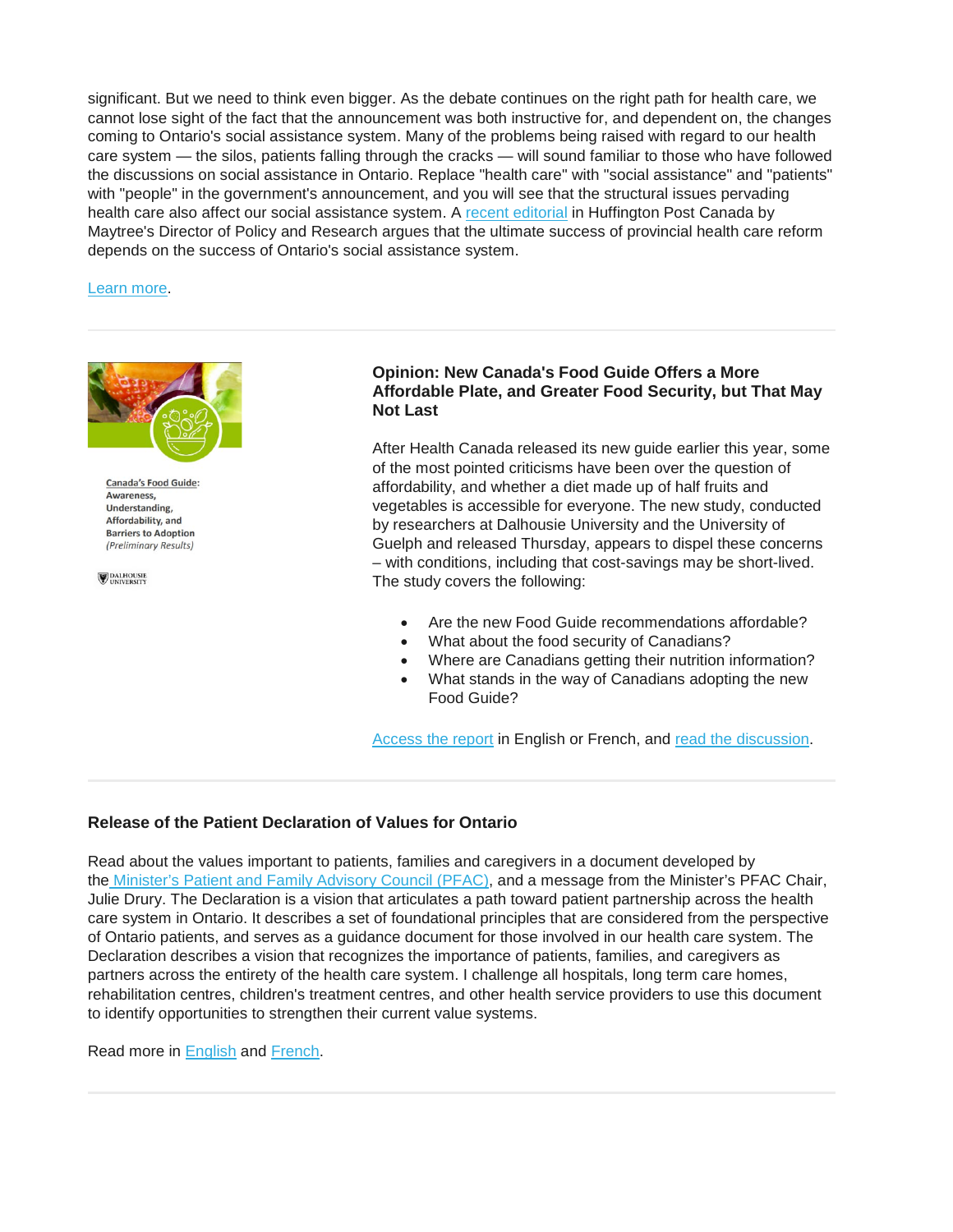And you're why mommy drinks wine, ves vou are, oh ves vou are... som**en**cards

## **Opinion: Uncorked: 'Mommy' Drinking Culture Normalizing Alcoholism for Women**

While more men are still dying from alcohol related illnesses compared to women, numbers released by the Canadian Institute for Health Information in 2018 noted a worrisome trend. Between 2001 and 2016 the rate of women who died from causes linked to alcohol climbed 26 per cent for women, compared to just five per cent for men. While it's not clear what's behind the rise in women drinking there's a growing theory that alcohol jokingly packaged as 'mummy juice' could be playing a role. However, women have fewer enzymes used to break down alcohol before it enters the blood stream, which means it can stay in their system longer. And that's making women more susceptible to alcohol-related diseases like cirrhosis, depression and even addiction.

[Learn more.](https://globalnews.ca/news/5042663/uncorked-mommy-drinking-culture-normalizing-alcoholism-for-women/)

## **Looking for ways to help women think about their alcohol consumption during pregnancy?**

Best Start can help! Visit [our many resources](https://resources.beststart.org/product-category/resources/alcohol-and-drugs/) on this topic, including:

- Brochures for future and new parents.
- Handouts for future parents in many languages.
- Reports and manuals for service providers.
- [An entire, recently revised website.](https://www.alcoholfreepregnancy.ca/)



## **The Government of Canada and the Métis Nation Sign Historic Early Learning and Child Care Accord**

The Minister of Families, Children and Social Development, and leaders of the Métis Nation signed the Métis Nation Early Learning and Child Care Accord. The Accord provides the Métis Nation with the authority and funding to create culturally relevant and supportive early learning and child care for Métis Nation children and their families. The Government of Canada has committed up to \$450.7 million to strengthen early learning and child care (ELCC) programs and services for Métis children and families in the Métis Homeland. This will be achieved through a flexible model that allows Métis Nation Governing Members to identify ELCC priorities such as to improve access to programs, integrate Métis culture, languages and values into ELCC services, and promote employment of Métis individuals as early childhood providers.

[Learn more.](http://www.metisnation.ca/index.php/news/the-government-of-canada-and-the-metis-nation-sign-historic-early-learning-and-child-care-accord)



## **Vaccine Acceptance in Canada: Building Confidence, Demand and Resiliency**

Vaccine acceptance has become a growing concern as we see outbreaks of diseases once thought to be under control and on their way to eradication. Despite the tremendous strides made in vaccine development, safety, and access, some parents continue to question the need for vaccines, their safety and effectiveness,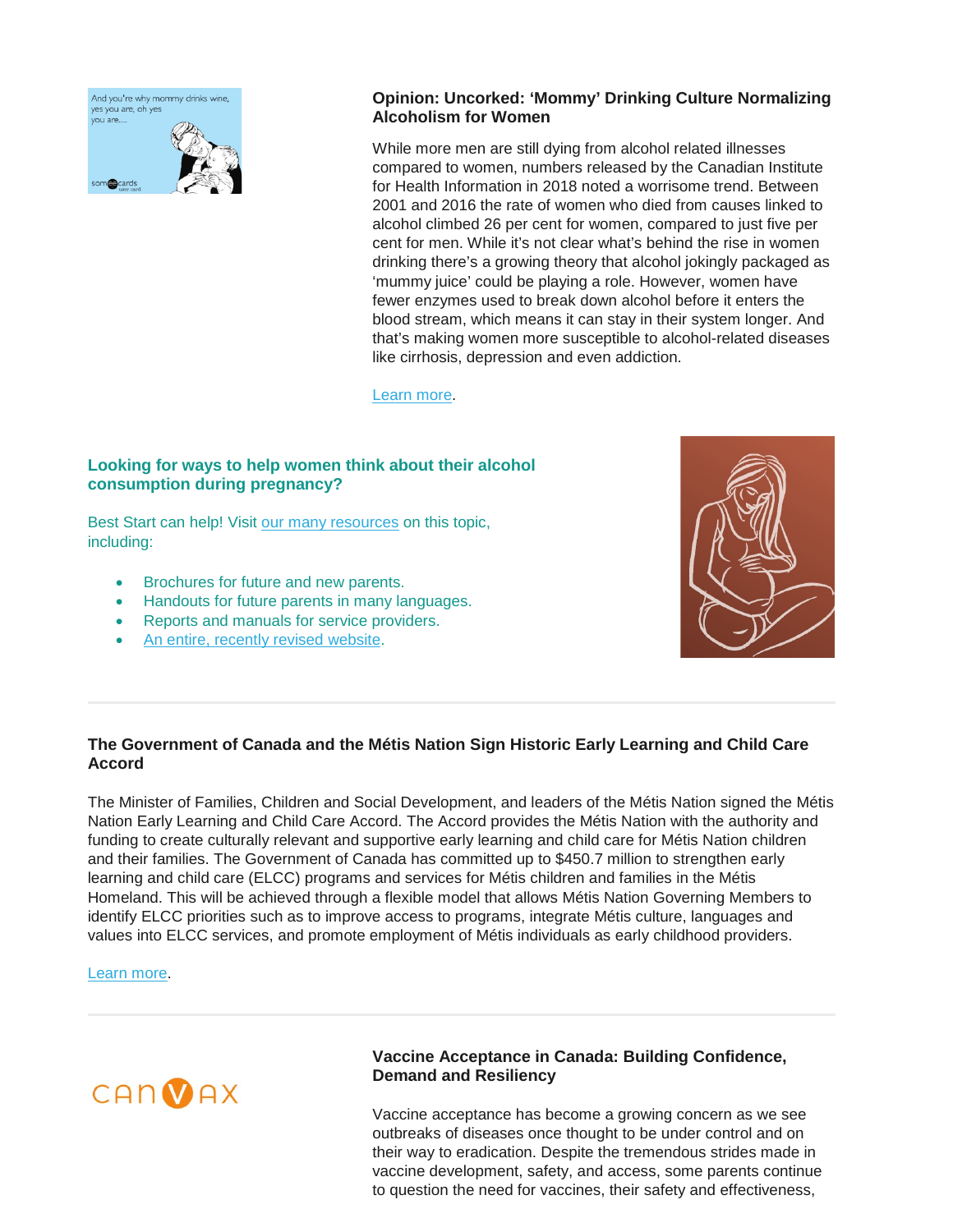and are hesitating to accept vaccines. In this article, CanVax authors describe the factors that can drive negative vaccine concerns, and can influence vaccine acceptance, before listing what can be done at the community and individual levels.

[Learn more,](https://canvax.ca/brief/vaccine-acceptance-canada-building-confidence-demand-and-resiliency?utm_source=Wicket+-+CanVax+Production&utm_campaign=4bc81bfa36-CANVaxBoost2&utm_medium=email&utm_term=0_6b9048b380-4bc81bfa36-159773091) and [read a related article](https://ottawacitizen.com/news/ontarios-mandatory-class-for-parents-seeking-vaccine-exemptions-has-zero-conversions/wcm/0214a155-23fd-4f9b-8bdb-642c6efb3db5) about the inefficiency of Ontario's mandatory class for parents seeking vaccine exemptions.

## **Opinion: A Team Approach Makes Full-Day Kindergarten a Success**

An innovative component of Ontario's full-day [kindergarten program](https://www.ontario.ca/document/kindergarten-program-2016) is the educator team, *i.e.* the dynamic staffing duo that leads every class in Ontario's full-day kindergarten program: a certified teacher and a registered early childhood educator. This strategic professional partnership sees two people seamlessly collaborate throughout the day to provide an enriched learning environment for children. This bold new vision for [kindergarten that Ontario introduced in 2010 is working](https://theconversation.com/children-gain-learning-boost-from-two-year-full-day-kindergarten-79549) yet its [very existence is at stake.](https://www.cbc.ca/news/canada/toronto/ford-ontario-school-boards-hiring-freeze-budget-1.5038662)

#### [Learn more.](https://theconversation.com/a-team-approach-makes-full-day-kindergarten-a-success-113339?utm_source=E-Newsletter&utm_campaign=36cf983756-EMAIL_CAMPAIGN_2019_03_12_03_42&utm_medium=email&utm_term=0_422aeb3dbd-36cf983756-18856869)

### **Speaking of team approaches...**

Are you interested in developing partnerships? In having more efficient meetings? In fun, creative and efficient ways to evaluate your work? In being more inclusive and equitable? Check out the many manuals and tools that we recently added to Best Start's ["How To" resource category.](https://resources.beststart.org/product-category/resources/how-to-resources/)..



## **Zen in Care and Support for New Children Who Have Disabilities**

This is [Peter Limbrick's](http://tacinterconnections.com/) account of Zen in the care and support of babies and infants who have disabilities. It brings together separate elements of established good practice into a whole approach that he has used successfully as a child and family keyworker in the UK. Keyworkers are a great asset in pursuit of wholeness. The approach described responds to disabled children's need for increased sensitivity, to families' need for respectful support as they bring up their children and to practitioners' need for flexibility in their pressurized work schedules.

[Learn more.](http://www.tacinterconnections.com/index.php/allnews/developmentsintreatment/3085-zen-in-care-and-support-for-new-children-who-have-disabilities)



## **The CICH Profile on the Health of Canada's Children and Youth Becomes Families Canada's Responsibility**

Since its inception in 1977, the [Canadian Institute of Child Health](https://cich.ca/)  [\(CICH\)](https://cich.ca/) has published "The Health of Canada's Children and Youth: A CICH Profile". The Profile evaluates and summarizes data on the health and well-being of Canadian children and youth through graphs, tables and commentaries covering a broad range of health indicators. The Profile is a unique, easy-to-read educational resource and is recognized nationally and internationally for its breadth of expert knowledge. This renowned resource can help support service providers and parents by providing access to the best child health data available in Canada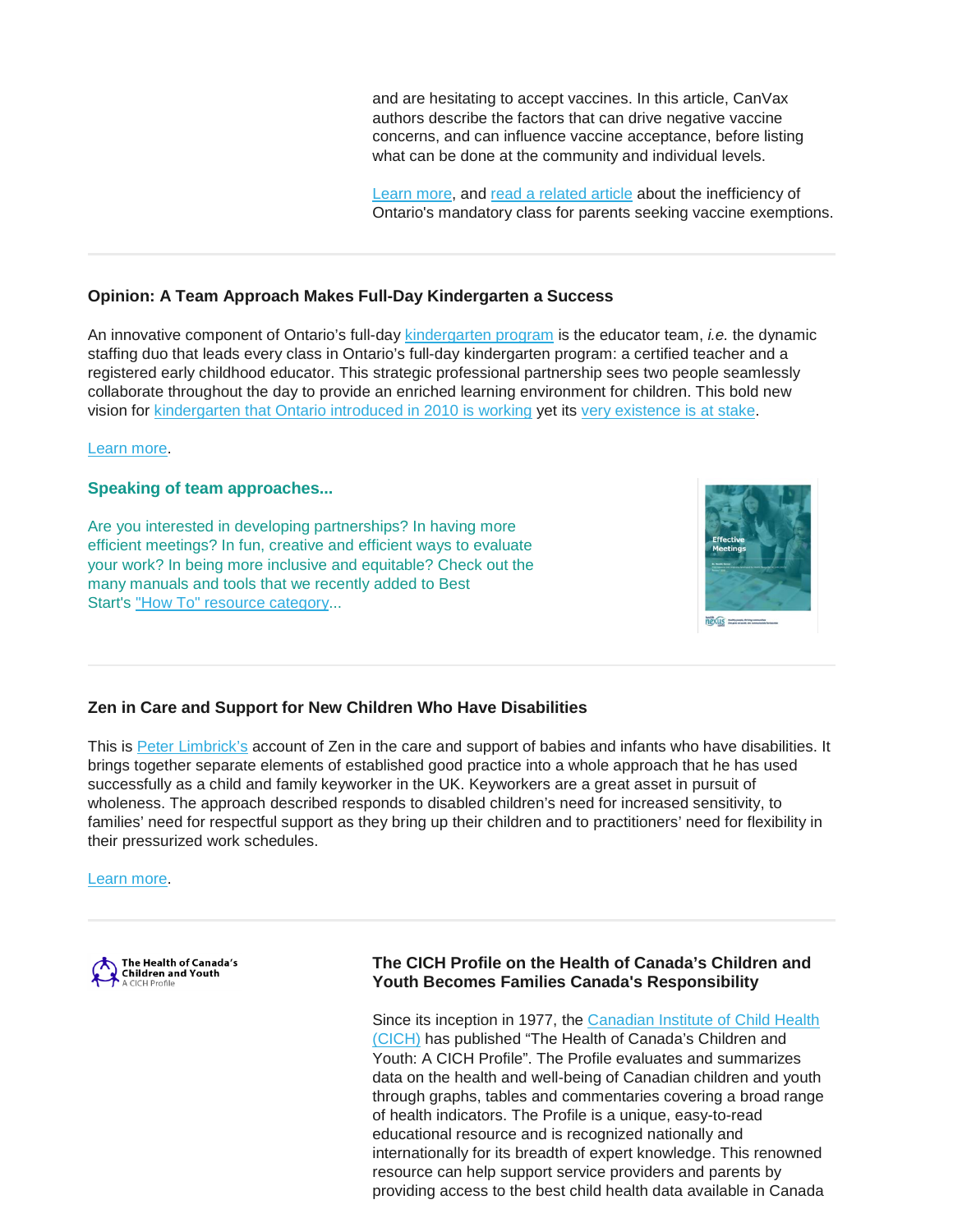in a user-friendly format. Through an agreement with CICH, the Health of Canada's Children and Youth: A CICH Profile will now be managed by **Families Canada**. However the website will remain accessible at [https://cichprofile.ca/](https://familiescanada.us15.list-manage.com/track/click?u=6831b71a588234cc9ab12bd93&id=0c25f9261d&e=4f0174fc65)

# **II. Recent Reports & Research - Maternal and Child Health**

### **Long-Term Effects of Pregnancy and Childbirth on Sleep Satisfaction and Duration of First-Time and Experienced Mothers and Fathers**

This study aimed to examine the changes in mothers' and fathers' sleep satisfaction and sleep duration across pre-pregnancy, pregnancy, and the postpartum period of up to six years after birth and to determine potential protective and risk factors for sleep during that time. Participants in a large study from Germany reported sleep satisfaction and sleep duration in yearly interviews. During the observation period (2008– 2015), 2,541 women and 2,118 men reported the birth of their first, second, or third child and provided longitudinal data for analysis. Sleep satisfaction and duration sharply declined with childbirth and reached a nadir during the first three months postpartum, with women more strongly affected. In both women and men, sleep satisfaction and duration did not fully recover for up to six years after the birth of their first child. Breastfeeding was associated with a slight decrease in maternal sleep satisfaction and duration. Parental age, household income, and dual vs. single parenting were unrelated, or only very weakly related, to improved sleep. In conclusion, following the sharp decline in sleep satisfaction and duration in the first months postpartum, neither mothers' nor fathers' sleep fully recovers to pre-pregnancy levels up to six years after the birth of their first child.

#### [Access the article](https://www.researchgate.net/publication/330368915_Long-term_effects_of_pregnancy_and_childbirth_on_sleep_satisfaction_and_duration_of_first-time_and_experienced_mothers_and_fathers) and [read the discussion.](https://www.sciencedaily.com/releases/2019/02/190225192116.htm)



### **Interactive Effects of Infant Gestational Age and Infant Fussiness on the Risk of Maternal Depressive Symptoms in a Nationally Representative Sample**

To examine the interactive effects of gestational age and infant fussiness on the risk of maternal depressive symptoms, a sample of 8200 children from the Early Childhood Longitudinal Study, Birth Cohort was studied. Gestational age categories were defined as very preterm (VPT, 24-31 weeks), moderate/late preterm (MLPT, 32-36 weeks) and full-term (FT, 37-41 weeks), and maternal depressive symptoms categorized as non-depressed/mild/moderate-severe. The later were assessed from the modified Center for Epidemiological Studies Depression Questionnaire, and infant fussiness (categorized as fussy/ not fussy)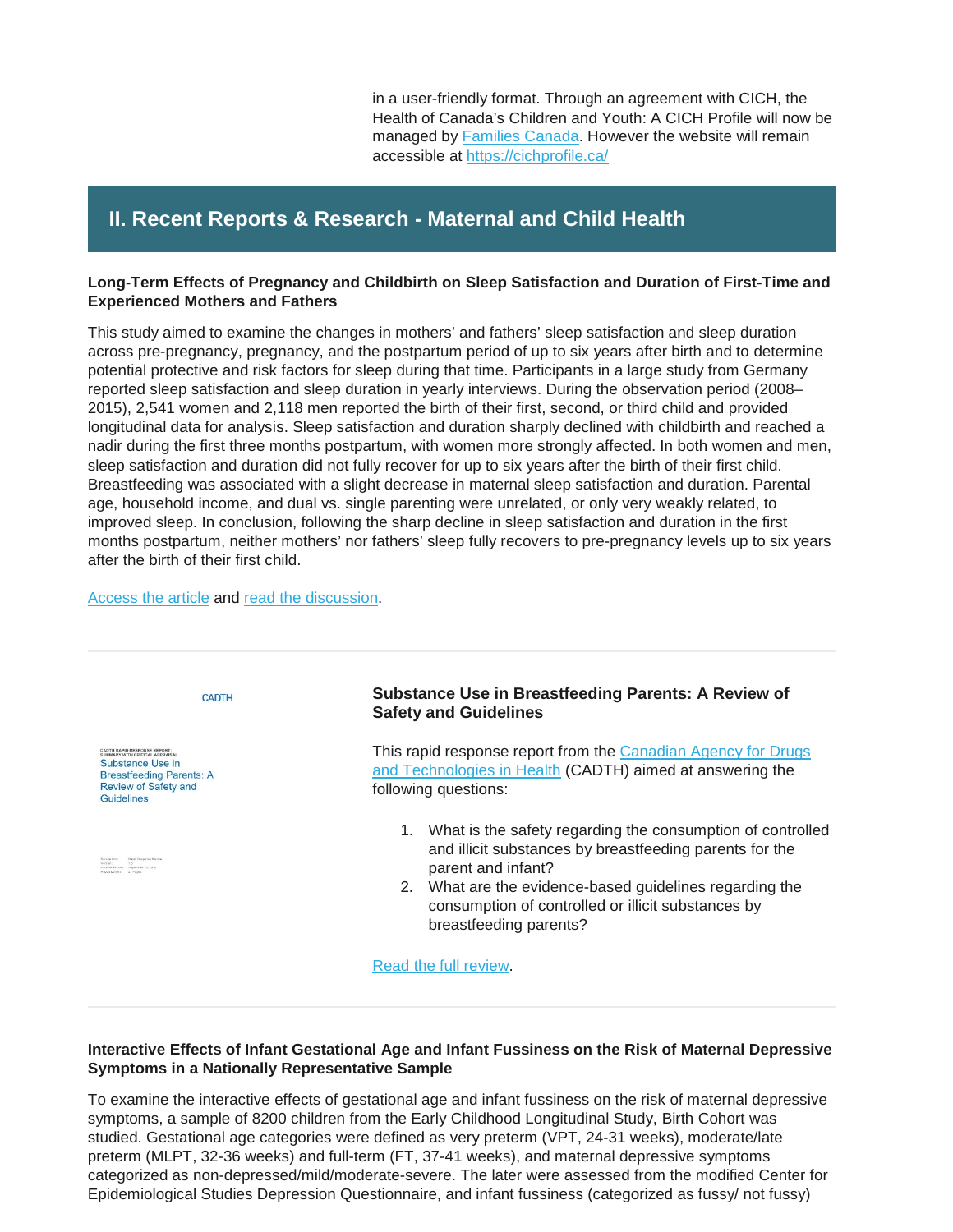were assessed at 9 months from parent-report questionnaires. Infant fussiness interacted with gestational age categories in predicting maternal depressive symptoms, with severity varying by gestational age and infant fussiness. Compared with mothers of VPT infants without fussiness, mothers of VPT infants with fussiness had higher odds of *mild* depressive symptoms. Similarly, compared with mothers of MLPT and FT infants without fussiness, mothers of fussy MLPT and FT infants had higher odds of *moderatesevere* symptoms. In conclusion, mothers of MLPT and FT infants with fussiness had increased odds of moderate-severe depressive symptoms, and mothers of VPT infants with fussiness had increased risk of mild symptoms. Early screening for infant fussiness in preterm and full-term infants may help identify mothers with depressive symptoms in need of support.

#### [Access the article.](https://www.sciencedirect.com/science/article/pii/S1876285918305412)

#### **The Repertoire of Maternal Anti-Viral Antibodies in Human Newborns**

All circulating immunoglobulin G (IgG) antibodies in human newborns are of maternal origin and transferred across the placenta to provide passive immunity until newborn IgG production takes over 15 weeks after birth. However, maternal IgG can also negatively interfere with newborn vaccine responses. The concentration of IgG increases sharply during the third trimester of gestation and children delivered extremely preterm are believed to largely lack this passive immunity. Antibodies to individual viruses have been reported, but the global repertoire of maternal IgG, its variation in children, and the epitopes targeted are poorly understood. Here, antibodies against 93,904 epitopes from 206 viruses in 32 preterm and 46 term mother–child dyads were assessed. Results reveal that extremely preterm children receive comparable repertoires of IgG as term children, albeit at lower absolute concentrations and consequent shorter half-life. Neutralization of the clinically important respiratory syncytial virus (RS-virus) was also comparable until three months of age. These findings have implications for understanding infectious disease susceptibility, vaccine development, and vaccine scheduling in newborn children.

[Access the article](https://www.nature.com/articles/s41591-019-0392-8) and [read the discussion.](https://www.healio.com/pediatrics/neonatal-medicine/news/online/%7Bce41934c-6336-4f3b-8879-e52933f52984%7D/preterm-full-term-infants-have-similar-immunity-to-viruses)

## **Prevalence of Fetal Alcohol Exposure by Analysis of Meconium Fatty Acid Ethyl Esters; A National Canadian Study**

Most studies reporting on gestational use of alcohol rely on maternal self-reports, which are grossly inaccurate due to maternal guilt, shame and fear of losing custody of the child. This has led to the search for biological markers of fetal alcohol exposure. Fatty acid ethyl esters (FAEEs) are non-oxidative metabolites of ethanol, formed through the esterification of ethanol with endogenous fatty acids or fatty acyl-CoA. FAEE are excellent biomarkers for fetal alcohol exposure to alcohol. This study aimed to estimate the prevalence of heavy fetal alcohol exposure through the analysis of meconium FAEEs as an objective biomarker of fetal exposure. A study was conducted on meconium samples collected nationwide through the Maternal-Infant Research on Environmental Chemicals (MIREC) Study Group. FAEE in meconium was quantified by an established headspace solid-phase microextraction coupled with gas chromatography-mass spectrometry (SPME GC-MS). Out of 1315 samples collected in 10 Canadian obstetric units coast to coast between 2008- 2011, the estimated prevalence of positive meconium FAEE ranged between 1.16% and 2.40%, translating into at least 1800 new cases of FASD in Canada each year. Positive maternal self- reports of heavy alcohol use were tenfold lower (0.24%). Use of meconium FAEE revealed tenfold more cases of heavy exposure to maternal drinking than did maternal reports. The use of objective measures of maternal alcohol exposure is critical in accurately estimating risks and in monitoring effective prevention of FASD.

[Access the article.](https://www.nature.com/articles/s41598-019-38856-5)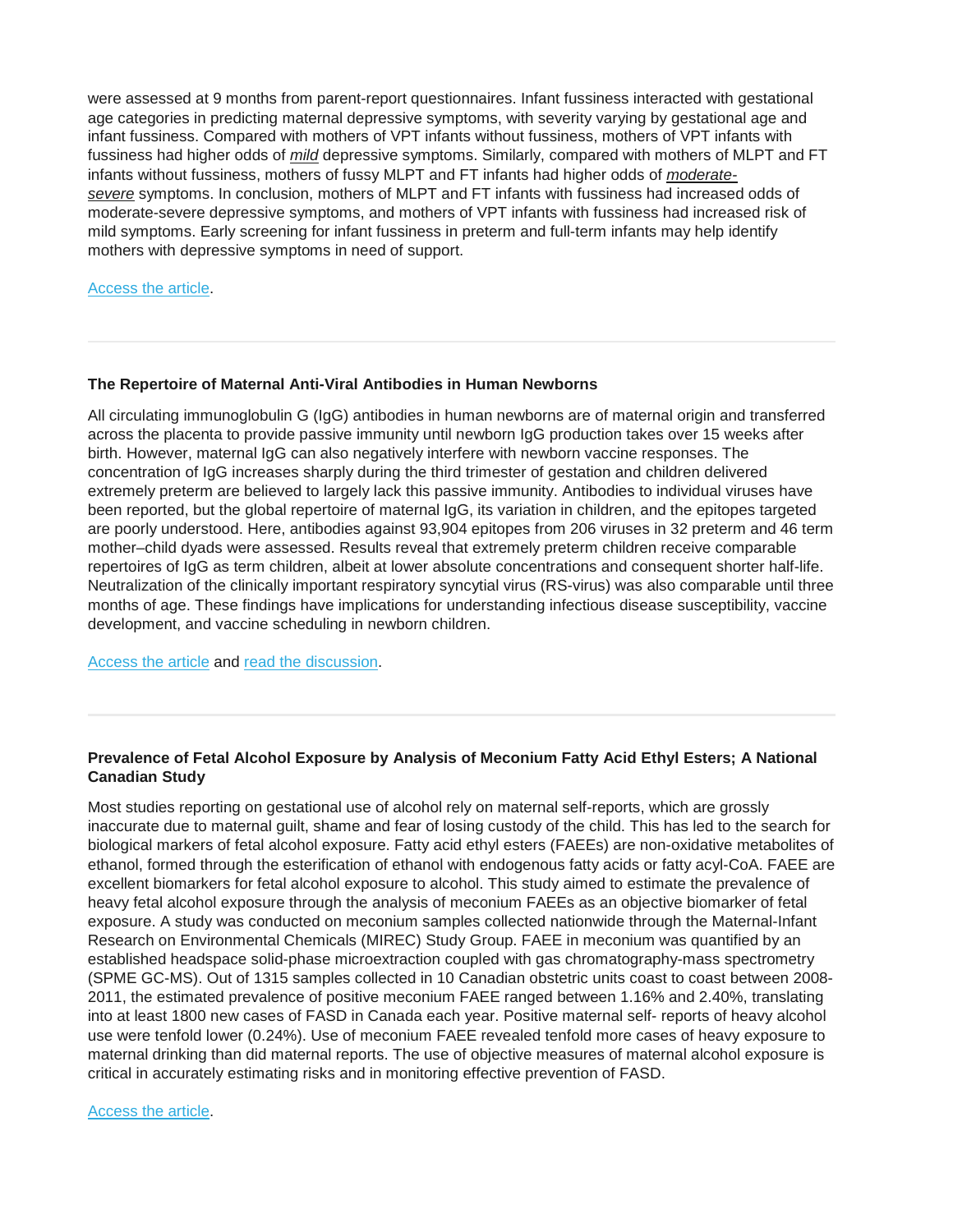#### **Did you know?**

Health Nexus recently launched FASD Ontario, an accessible and bilingual online portal for families affected by FASD. FASD Ontario has a directory of FASD information, a searchable directory of Ontario FASD services, a listing of learning events and a FASD news feed.



Visit [https://fasdinfotsaf.ca](https://fasdinfotsaf.ca/en/)

# **III. Recent Reports & Research - Early Childhood Development and Education**

### **Family Stress Processes and Children's Self**‐**Regulation**

Economic hardship can affect children's development through child–caregiver interactions, which may mediate cascading effects of other family stress processes. This study examined, simultaneously, the relations of financial strain, caregiver general stress, and child–caregiver conflict—each measured at two time points—with child self‐regulatory outcomes in a high‐poverty sample (age 5–7 years; *n* = 343). Increase in child–caregiver conflict mediated negative relations between other processes and development of executive function. In contrast, only increase in financial strain had direct, negative association with development of delay of gratification and did not significantly mediate relations between any other process and children's outcomes. Results have implications for understanding effects of family stress on self‐ regulatory outcomes and for interventions with low-income families.

[Access the article](https://onlinelibrary.wiley.com/doi/full/10.1111/cdev.13202) and [read the discussion.](https://www.psypost.org/2019/03/study-provides-new-details-on-how-stress-processes-in-low-income-families-could-affect-childrens-learning-53258)



### **An Unfair Start: Inequality in Children's Education in Rich Countries**

In the world's richest countries, some children do worse at school than others because of circumstances beyond their control. These children enter the education system at a disadvantage and can drop further behind if educational policies and practices reinforce, rather than reduce, the gap between them and their peers. This report by [UNICEF](https://www.unicef.org/) focuses on educational inequalities in 41 of the world's richest countries. Using the most recent data available, it examines inequalities across childhood – from access to preschool to expectations of post-secondary education – and explores in depth the relationships between educational inequality and factors such as parents' occupations, migration background, the child's gender and school characteristics. The key feature of the report is the league table, which summarizes the extent of educational inequalities at preschool, primary school and secondary school levels.

[Read the report.](https://www.unicef-irc.org/publications/pdf/an-unfair-start-inequality-children-education_37049-RC15-EN-WEB.pdf)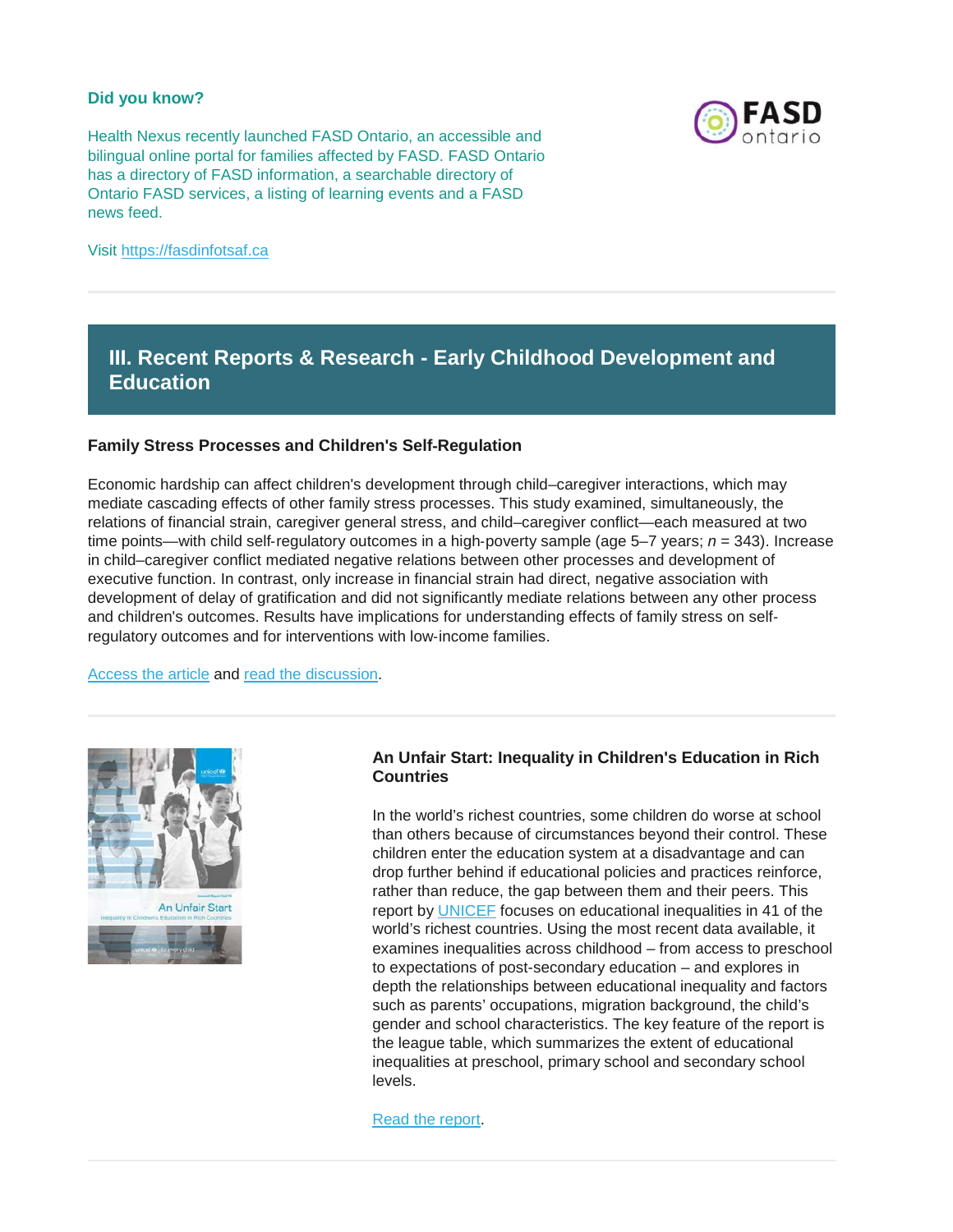## **Preschoolers and Multi-Digit Numbers: A Path to Mathematics Through the Symbols Themselves**

Numerous studies from developmental psychology have suggested that human symbolic representation of numbers is built upon the evolutionally old capacity for representing quantities that is shared with other species. Substantial research from mathematics education also supports the idea that mathematical concepts are best learned through their corresponding physical representations. We argue for an independent pathway to learning "big" multi-digit symbolic numbers that focuses on the symbol system itself. Across five experiments using both between- and within-subject designs, we asked preschoolers to identify written multi-digit numbers with their spoken names in a two-alternative-choice-test or to indicate the larger quantity between two written numbers. Results showed that preschoolers could reliably map spoken number names to written forms and compare the magnitudes of two written multi-digit numbers. Importantly, these abilities were not related to their non-symbolic representation of quantities. These findings have important implications for numerical cognition, symbolic development, teaching, and education.

#### [Access the article.](https://www.ncbi.nlm.nih.gov/pubmed/30921409)



## **Indigenous Early Childhood Development in Canada: Current State of Knowledge and Future Directions**

Indigenous peoples experience a disproportionate burden of ill health associated with the socioeconomic context of their lives. Investing in quality early childhood development and care (ECDC) programs for Indigenous children is critical to redressing these health imbalances. This paper provides a brief overview of the current state of knowledge and knowledge gaps on the health and well-being of First Nations, Inuit and Métis young children and highlights future directions for Indigenous ECD programs and policies. It draws on data presented in "Module 7" of the Canadian Institute of Child Health online profile on The health of Canada's children and youth and other relevant sources.

Read the report [in English](https://www.nccah-ccnsa.ca/docs/health/RPT-ECD-PHAC-Greenwood-Halseth-EN.pdf) or [in French.](https://www.nccah-ccnsa.ca/docs/health/RPT-ECD-PHAC-Greenwood-Halseth-FR.pdf)

## **Preschool Teachers' Perspective on How High Noise Levels at Preschool Affect Children's Behavior**

Early-age exposure to noise may have long-term health implications of which we have little knowledge of today. Age-specific hearing, learning inadequate coping strategies, and alterations in biological stress regulatory responses could play a role in the long-term health impacts. In Sweden about half a million children in the age between 1-5 years attend preschool. The noise exposure at preschools is intermittent and unpredictable and levels reach up to 84 dB LAeq (time indoors) with maximum levels of 118 dB LAF, mostly due to child activity. To increase the overall understanding of the possible implications of preschool noise environments for children, this paper describes children's behavioral and emotional reactions to and coping with their everyday sound environment from a teachers perspective. A postal questionnaire study performed in 2013-2014 with answers from 3,986 preschool teachers provided the data. Content analysis was combined with quantitative analysis. Eighty-two percent of the personnel considered that children's behavior was affected rather or very much by preschool noise. The most prevalent behaviors were categorized into: be heard, be distracted, show negative internal emotions, crowd, avoid, withdraw, be exhausted, and learning. The quantitative analyses confirmed an association between the perceived loudness and noise annoyance at preschool and affirmative reporting on noise affecting the children´s behavior. Age of the personnel, with the youngest age group reporting noise related behavior less often, and age distribution of the class, with 1-5 years old seeming less affected by noise, were also indicated, while pedagogic orientation was not a significant factor. Future studies should address the long-term health effects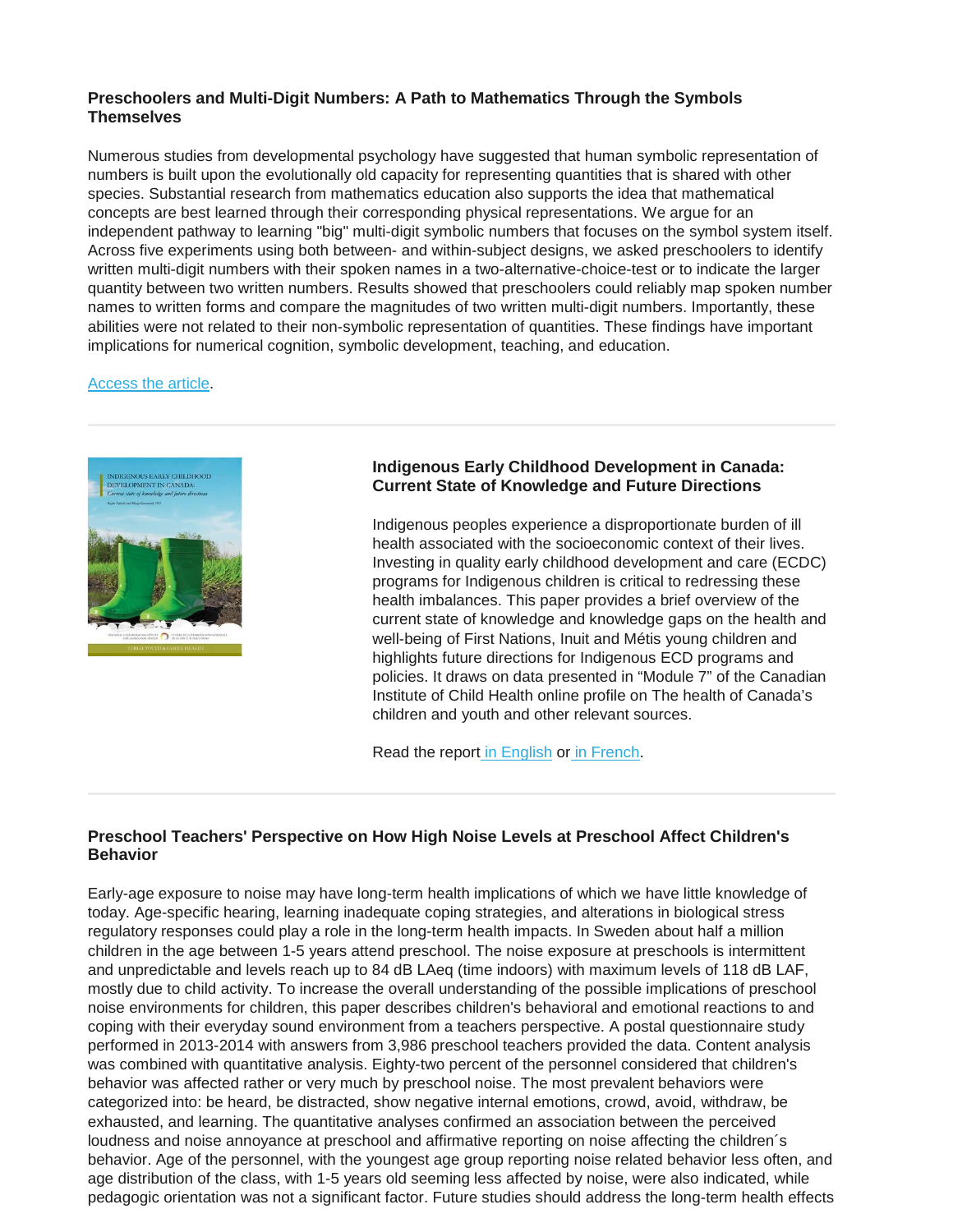#### of these behaviors.

#### [Access the article.](https://www.tandfonline.com/doi/pdf/10.1080/00220671.2018.1486280?needAccess=true)

# **IV. Recent Reports & Research - Other Topics**



#### **At the Interface: Indigenous Health Practitioners and Evidence-Based Practice**

There has been increasing recognition of the importance of Indigenous knowledges for the health and well-being of Indigenous peoples, with corresponding increased efforts to integrate both Indigenous and Western knowledges into health care practice and policy. *[At the interface: Indigenous health practitioners and](https://www.nccah-ccnsa.ca/495/At_the_interface__Indigenous_health_practitioners_and_evidence-based_practice.nccah?id=249)  [evidence-based practice](https://www.nccah-ccnsa.ca/495/At_the_interface__Indigenous_health_practitioners_and_evidence-based_practice.nccah?id=249)* adds to the limited research on the knowledge and evidence needs, barriers and supports of Indigenous health practitioners when working with Indigenous patients, and on how to blend Indigenous and Western knowledges in these health care settings. It seeks to understand what constitutes evidence, how evidence is accessed, and how Indigenous knowledge is currently being integrated into health practice by Indigenous health practitioners.

## **Do Children Make You Happy? Evidence from One Million Europeans**

The common finding of a zero or negative correlation between the presence of children and parental wellbeing continues to generate research interest. We here consider over one million observations on Europeans from ten years of Eurobarometer surveys, and in the first instance replicate this negative finding, both in the overall data and then for most different marital statuses. Children are expensive, and controlling for financial difficulties turns almost all of our estimated child coefficients positive. We argue that financial difficulties explain the pattern of existing results by parental education and income, and country income and social support. Marital status matters. Kids do not raise happiness for singles, the divorced, separated or widowed. Last, we underline that all children are not the same, with step-children commonly having a more negative correlation than children from the current relationship.

#### [Access the study](https://www.nber.org/papers/w25597) and [read the discussion.](https://nypost.com/2019/02/26/having-children-could-reduce-your-happiness-says-study/)



#### **Strategies to Reduce Alcohol-Related Harms and Costs in Canada: A Review of Provincial and Territorial Policies**

Canada's federal, provincial and territorial governments could be doing a much better job at implementing policies that reduce alcohol-related harms, according to new reports from the University of Victoria's [Canadian Institute for Substance Use](https://www.uvic.ca/research/centres/cisur/index.php)  [Research \(CISUR\).](https://www.uvic.ca/research/centres/cisur/index.php) The Canadian Alcohol Policy Evaluation (CAPE) project, led by researchers at CISUR and [Toronto's Centre](http://www.camh.ca/)  [for Addictions and Mental Health \(CAMH\),](http://www.camh.ca/) issued two reports recently, one focusing on provincial and territorial policies and one on federal policy. The team looked at 11 different types of alcohol policy including availability, pricing and taxation, and health and safety messaging. They then developed gold-standard best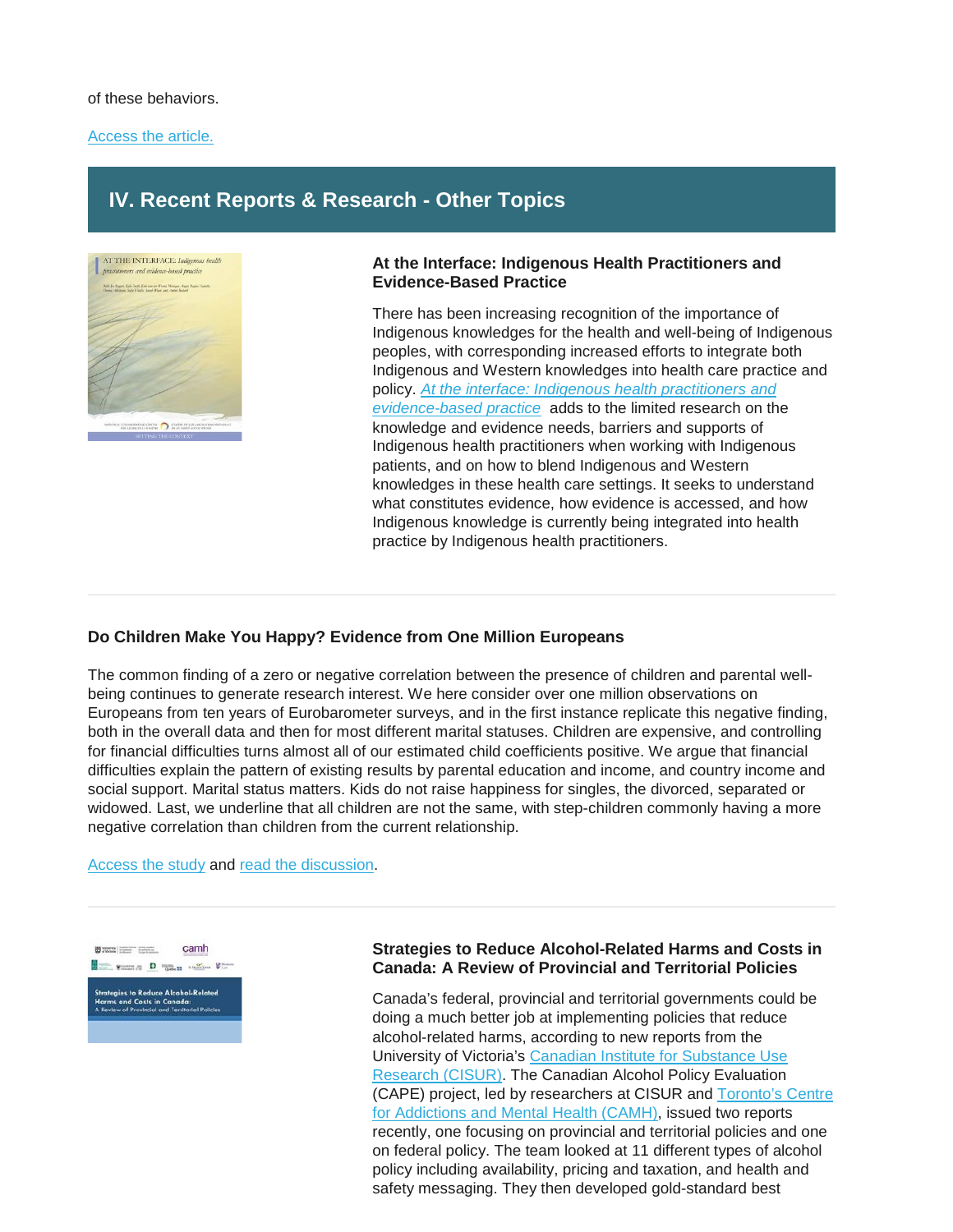practices based on extensive international research, then compared these best practices against what Canada's provincial, territorial and federal governments had in place as of 2017. Researchers found that **Canadian provinces and territories collectively achieved less than half (44 per cent) of their potential to reduce alcohol-related harm.**

Read [the report](https://www.uvic.ca/research/centres/cisur/assets/docs/report-cape-pt-en.pdf) and [the discussion.](https://www.uvic.ca/research/centres/cisur/about/news/current/canadian-alcohol-policy-gets-failing-grade.php)

## **Sleep Duration and Incidence of Obesity in Infants, Children, and Adolescents: a Systematic Review and Meta-Analysis of Prospective Studies**

To assess the prospective relationship between sleep and obesity in a paediatric population, a systematic search for prospective studies with a follow-up of ≥1 year, duration of sleep at baseline, and measures of incidence of overweight or obesity and/or changes in body mass index (BMI) z-score and BMI during followup was performed. Forty-two studies were included but, as there was significant heterogeneity, results are presented by age strata. Short sleep was associated with a greater risk of developing overweight or obesity in infancy, early childhood, middle childhood, and adolescence. Sleep duration was also associated with a significant change in BMI z-score and in BMI. In conclusion, short sleep duration is a risk factor or marker of the development of obesity in infants, children, and adolescents.

[Access the article](https://academic.oup.com/sleep/article-abstract/41/4/zsy018/4833233?redirectedFrom=fulltext) and [read the discussion.](https://warwick.ac.uk/newsandevents/pressreleases/lack_of_sleep_leads_to_obesity_in_children_and_adolescents1/)

#### **On a similar topic...**

Recently revised, Best Start's online course *It Takes a Village – Taking Action for Healthy Children* is for service providers who work with children aged 2 through 11, and/or their parents, and who want a better understanding of how to support the healthy growth and development of children, with a focus on healthy weights.

The course is available [in English](https://resources.beststart.org/product/k54-e-it-takes-a-village-taking-action-online-course/) or [in French.](https://resources.beststart.org/product/k54f-il-faut-un-village-agir-cours-en-ligne-en/)



#### **Parental Smoking and E-cigarette Use in Homes and Cars**

This study aimed to determine how smoke-free and vape-free home and car policies differ for parents who are dual users of cigarettes and electronic cigarettes (e-cigarettes), who only smoke cigarettes, or who only use e-cigarettes, and to identify factors associated with not having smoke-free or vape-free policies and how often smoke-free advice is offered at pediatric offices. A secondary analysis of 2017 parental interview data collected after their children's visit in 5 control practices participating in the Clinical Effort Against Secondhand Smoke Exposure trial was performed. It revealed that most dual users had smoke-free home policies, yet fewer had a vape-free home policies. Dual users were less likely than cigarette users to have smoke-free car, vape-free home, or vape-free car policies. Inside cars, dual users were more likely than cigarette users to report smoking, e-cigarette use, and e-cigarette use with children present. Parental characteristics associated with not having smoke-free or vape-free home and car policies include smoking ≥10 cigarettes per day, using e-cigarettes, and having a youngest child >10 years old. Smoke-free home and car advice was infrequently delivered. This suggests that parents may perceive e-cigarette aerosol as safe for children. These findings reveal important opportunities for intervention with parents about smoking and vaping in homes and cars.

[Access the study.](https://pediatrics.aappublications.org/content/early/2019/03/07/peds.2018-3249)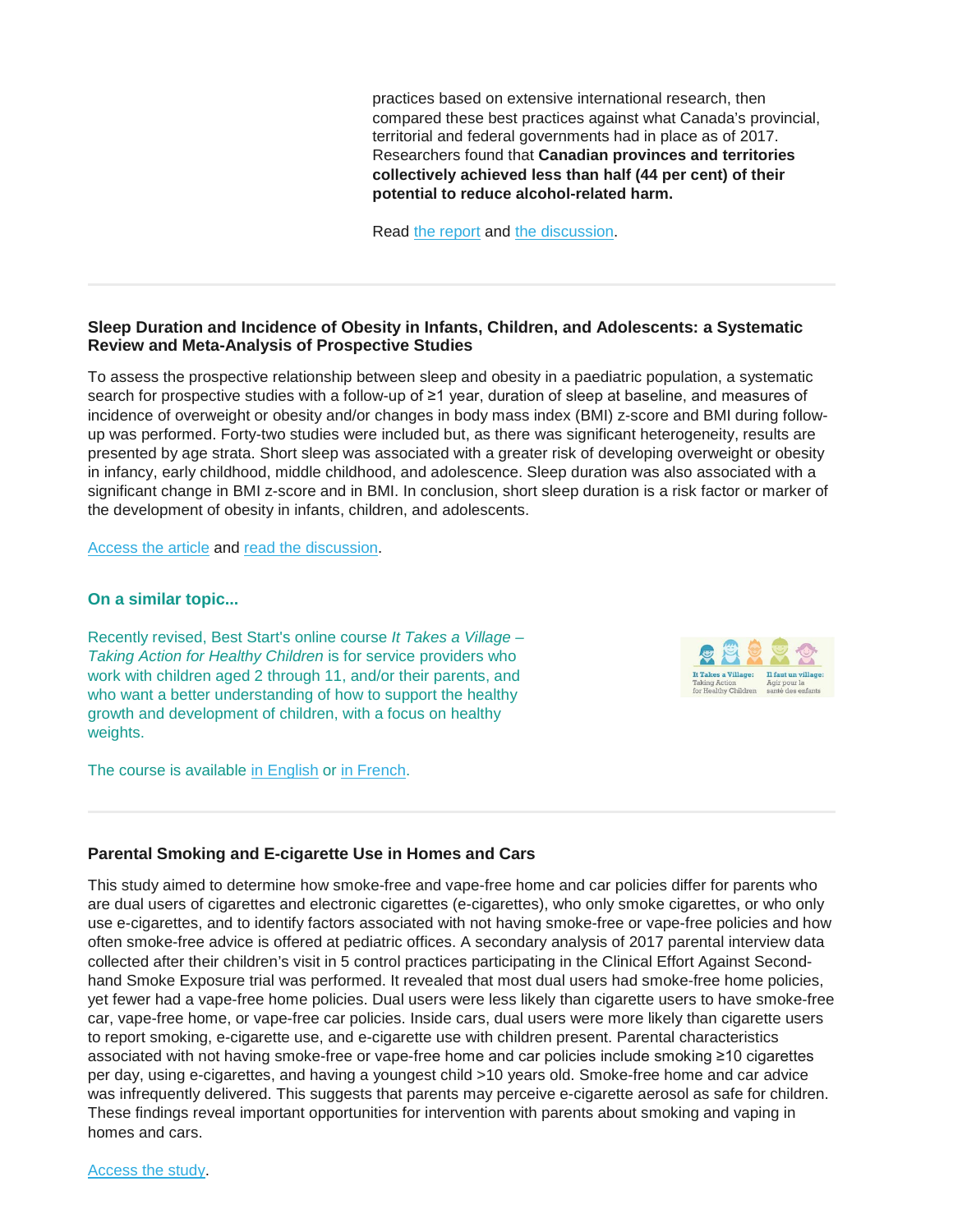# **V. Current Initiatives**



#### **Bear Witness Day**

On May 10, join with people of all ages across Canada to celebrate Bear Witness Day! It is an annual day where caring people of all ages honour Jordan River Anderson and Jordan's Principle, by bringing their teddy bears to work, school or daycare and by posting on social media using #JordansPrinciple and #BearWitnessDay.

[Learn more](https://fncaringsociety.com/BearWitness) about Bear Witness Day.

## **An Educational Program Designed to Lessen the Risk of Falls in Children**

For [the World Health Organization,](https://www.who.int/) falls are an important global public health problem. There are 646,000 fatal falls annually. Of this number, adults and children are those most at risk. The program Safe Fall- Safe Schools© establishes a methodology that is suitable for different ages of students, centered on progression by levels and types of fall (backwards, sideways and forwards), in which the child, goes from being a passive to an active participant. The program is designed to be implemented in PE classes, with between five and ten minutes in each PE class being given over to doing exercises simulating falls.

#### [Learn more.](https://www.sciencedaily.com/releases/2019/02/190225105056.htm)



#### **Safe Kids Week 2019**

[Parachute](http://www.parachutecanada.org/) is pleased to announce this year's topic for Safe Kids Week (June 3 - 9, 2019) is preventing harm from children's falls in the home and at play. Parachute Safe Kids Week is an annual campaign to raise public awareness of child safety issues, encouraging community involvement as part of the solution. Check out <http://parachutecanada.org/safekidsweek> in the coming months to access Safe Kids Week materials, messaging and news about all our great education and awareness activities. We will also be sharing messaging and resources widely across social media (@parachutecanada on Twitter, Facebook, and Instagram).

#### **CanVax Evaluation**

[The Canadian Public Health Association \(CPHA\)](https://cpha.ca/canadian-public-health-association) is looking to get your feedback on their online immunization resource centre, [CANVax.](https://www.canvax.ca/) CANVax is an online database of curated resources to support immunization program planning and promotional activities to improve vaccine acceptance and uptake in Canada.



[Take the survey.](https://form.simplesurvey.com/f/LanguageSelection.aspx?s=ac8eb471-c975-4594-888a-a64d1adab033)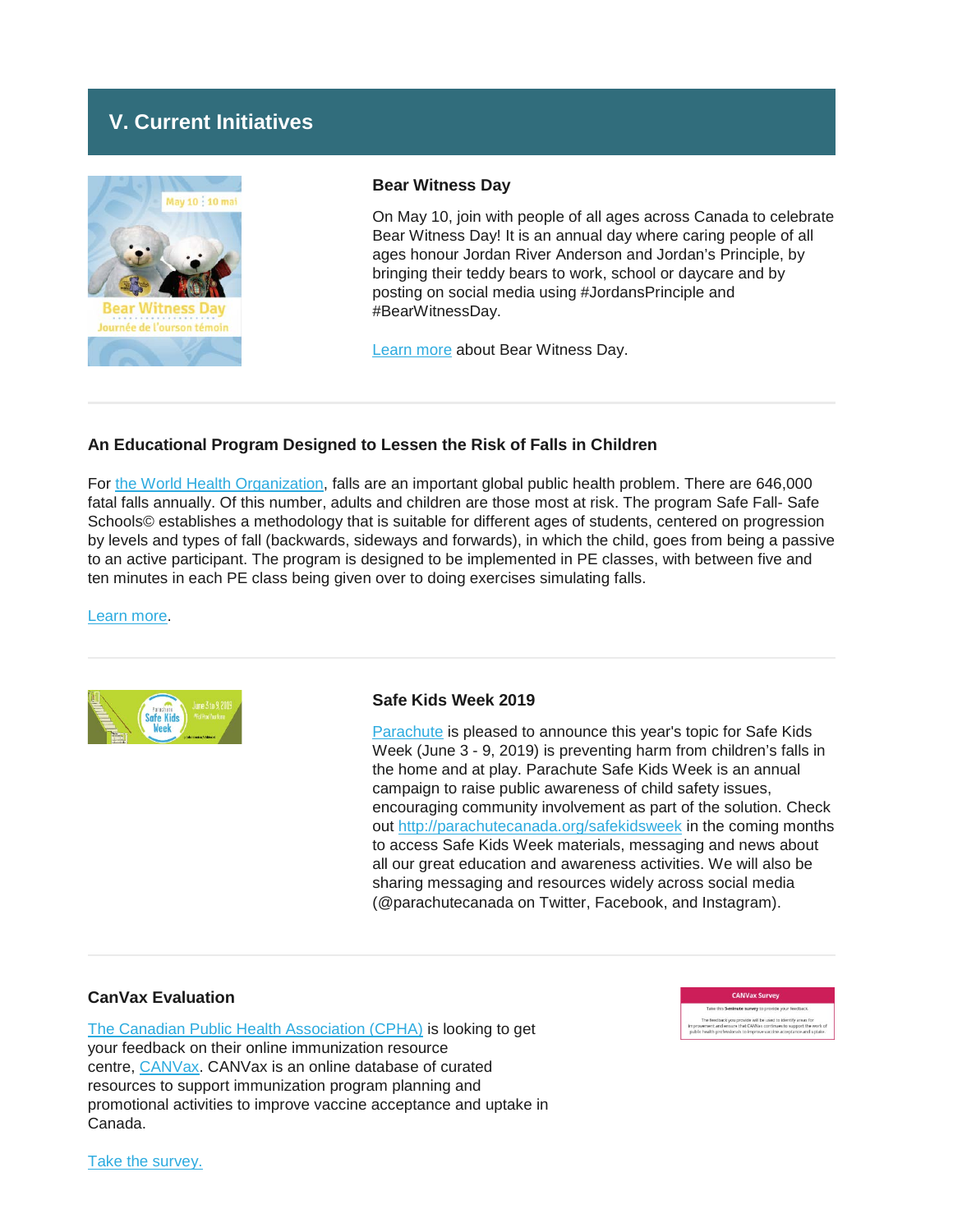

## **The Aboriginal Children's Hurt & Healing (ACHH) Initiative**

A child's expression of their pain experience is complex, and related to social and cultural factors. Research shows that the way Indigenous children's pain is assessed and treated by non-Aboriginal health care providers can be ineffective, and have a range of negative effects. Under-treated pain can lead to learning disabilities, heightened medical fears, anxiety, chronic pain, impaired development, poor school outcomes and inadequate health care that can continue later in life. Because of this long and short-term impact, it is critical that we work towards understanding these complex issues. The [Aboriginal Children's Hurt & Healing](https://achh.ca/)  [\(ACHH\) Initiative](https://achh.ca/) is working with communities and clinicians to bridge the gap in our understanding of Indigenous children's pain and hurt and improve healthcare experiences. They hope to design tools for culturally appropriate communication and treatment. Having started in the Maritimes, **the ACHH Initiative is actively networking with Indigenous communities from across Canada to begin the ACHH National expansion**.

[Learn more.](https://achh.ca/)

#### **Metaphors and Analogies**

Are you are willing to share your favourite metaphors or analogies on how to explain children's health conditions to parents, family members or the public? [CanCHILD](https://www.canchild.ca/) are hoping to compile a plain language resource and share it on their website. All participants who agree to receive attribution will be in the acknowledgements section of the resource page.

Read this [editorial](http://r20.rs6.net/tn.jsp?f=001YbQAdlxUsGqaVmBxEe0ZzFEd_m8VzrSYGERKbyGe9ReXLEKyiVKflF0pryjFnPbMkZarNdHsJH42amQJGUMBvbfctk9bpzdOyUm40BjbyAzdGqaNZCPI5CsMvkQHxmqCMSorCb8QpVeCxqF3ojxrU50JS5ge-vca3PkdfmuPh5V_fqixSRuGbsyG7EsvsZQoZzaOlVGA8m_M16kGZO9SmBcpWaOC5hoF&c=38NDlEAbH1Z0R7XECqK6R2wM-_ZUBpL6zzwzIvoxMtEkmkOg4PH0Tw==&ch=tEgYA7pTzSjny4SlKnn2AOwbYtVPmflVk61h7WuklLTyNO4Ews7AIQ==) to find out more about this idea, and contact maoq@mcmaster.ca to participate!

# **VI. Upcoming Events**

#### **Webinar: Covert (and Overt) Attitudes Toward Disability**

This webinar presented by Lucy Lach and Donna Thomson will take place on **April 25th at 12:00 pm EST**. Attitudes' toward children, youth and adults with disabilities impact the way healthcare practitioners and the public interact with them and make decisions that affect their lives. These 'attitudes' reflect 'worthiness,' guide clinical decision-making, and help with the allocation of limited resources. Shifting attitudes require champions that challenge taken-for-granted assumptions about worthiness of their lives.

 $\epsilon$ CanChild



#### [Learn more.](http://r20.rs6.net/tn.jsp?f=001YbQAdlxUsGqaVmBxEe0ZzFEd_m8VzrSYGERKbyGe9ReXLEKyiVKflLubbz8ZDWvSij4lg1XZsvxIu0Sjh0Xl23GbKYfFTs_NVU48cg1w8w5kjdpPlWM5GxLnwpXaZuWnvOcib4J7lfsw9EZfK1GzBkVn0pnq74u2qy6EroWesuzclduhPBOw0hhEsGixZRnGz5MPcO4yi426wbJrPUDbO0jOxoxZCrzbxCPXRVlsg-iKA2i6iHmQbtquda5wF3EE8l3rLglRx2MkSbLwdHmkhVqdnmM8RBwu&c=38NDlEAbH1Z0R7XECqK6R2wM-_ZUBpL6zzwzIvoxMtEkmkOg4PH0Tw==&ch=tEgYA7pTzSjny4SlKnn2AOwbYtVPmflVk61h7WuklLTyNO4Ews7AIQ==)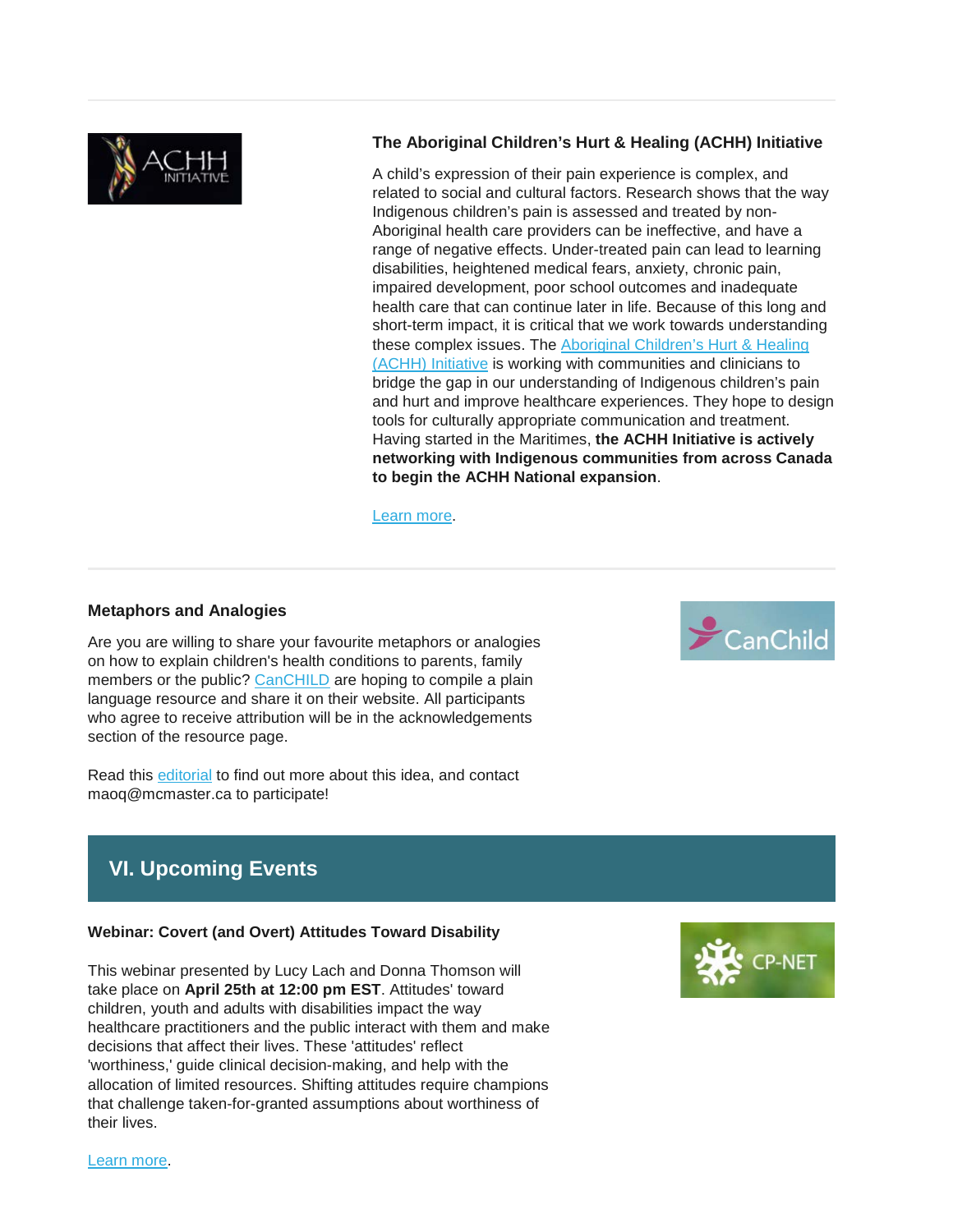

## **Diversity Conference 2019 - Engagement, Empowerment, Equity: From Theory to Practice**

Taking place in Toronto **April 26th, 2019**, this event aims to

- Describe characteristics and the benefits of empowermentfocused mental health initiatives.
- Identify practical strategies to improve engagement, inclusion and equity in mental health initiatives.
- Integrate cultural perspectives in the development and implementation of mental health initiatives and services as well in governance and leaderships.

[Learn more.](http://www.psychiatryandculture.org/)

## **Save the Date: Building Skills for Change in Early Years and Child Care Workshop**

Taking place in **Sudbury May 4 & 5** and in **London June 1 & 2**, this 2-day training session is an excellent opportunity for those working or studying in the early years and child care sector and for parents and community members who are interested in taking up an active role in their communities and in the Professional Pay campaign. The curriculum includes:

- Gaining self-confidence to tell your story/speak your mind to motivate others.
- Recruiting and retaining members of your community/program to work towards a common goal.
- Building strong Communities of Practice (CoP) that foster leadership among ECEs, staff and parents.
- Strategizing in a CoP setting and on tactics that build power and move decision makers.

Contact [the Association of Early Childhood Educators of Ontario](https://www.aeceo.ca/contact_us) at [info@aeceo.ca](mailto:info@aeceo.ca) to learn more.



## **Certificate Program in Children's Grief and Bereavement**

Grief is a confusing and isolating experience for any person, old or young. Children's grief, however, differs considerably from adult grief, resulting in the needs of grieving children often being overlooked or misunderstood. This can have a profound impact on the social and emotional development of a child. Caregivers, including the most skilled professionals, often feel helpless when supporting children through the death of someone close to them. This training, taking place **May 6, 7, 8, 9 & 10, 2019** in Toronto, is composed of 6 modules that can be taken separately.

[Learn more and register.](http://www.cvent.com/events/children-s-grief-and-bereavement-certificate-provide-evidence-based-support-to-children-youth-and-fa/event-summary-c5567104082d4e3f8efd7c149a4ead9e.aspx)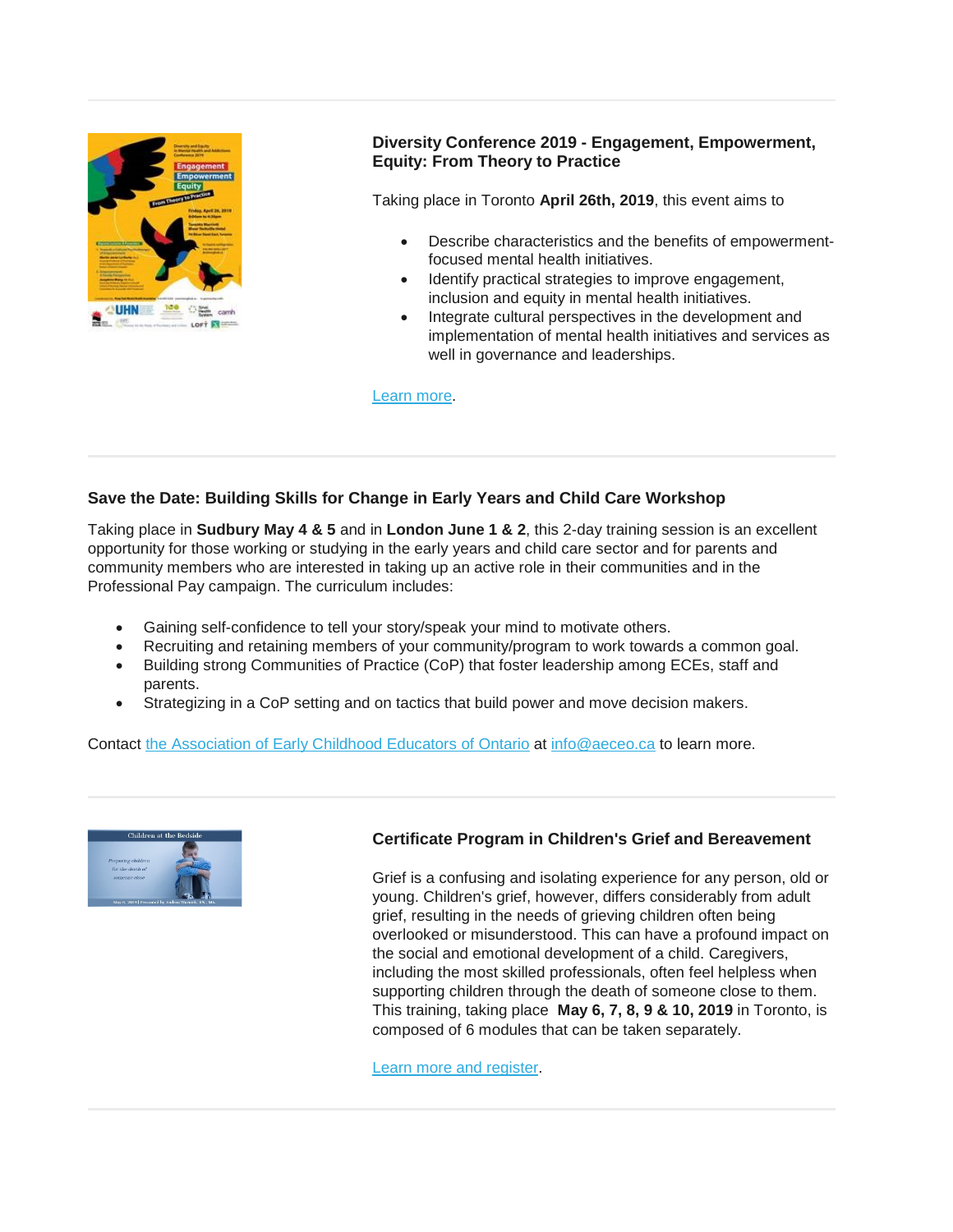## **7th Biennial Body Image and Self-Esteem Conference**

This event, offered by the National Eating Disorder Information [Centre \(NEDIC\)](http://nedic.ca/) on **May 9th and 10th** in Toronto, has been organized around the theme Radical Unlearning, which calls for unpacking and unlearning negative and erroneous messaging to which people have been subjected. It will be a unique opportunity in Canada for attendees to share and learn more about current research, evidence-based practices, and innovations in the areas of eating disorder prevention and treatment in a multi-disciplinary, action-oriented environment. Attendees will gain practical skills they can apply immediately in their practice settings, from clinics to classrooms and beyond.



#### [Learn more.](http://nedic.ca/conference)

## **Self-Compassion Workshop with Kristin Neff**

Participants joining this workshop on May 10<sup>th</sup> in Stratford ON will learn some of the core skills of the 8week Mindful Self-Compassion (MSC)\* program developed by Kristin Neff and Christopher Germer. MSC is an empirically supported and internationally recognized program designed to cultivate self-compassion by teaching skills for responding in a kind, compassionate way whenever we are experiencing painful emotions. Through discussion, meditation, and experiential exercises, you will gain practical skills to help bring selfcompassion into your daily life and the lives of your clients.

#### [Learn more and register.](http://www.missionempowerment.ca/self-compassion.html)

## **On a similar topic...**

Best Start's *Compassion Fatigue* manual for service providers explores burnout, vicarious trauma and secondary trauma. Topics include: definitions, the biology of stress and trauma, signs and symptoms, risk factors, protective factors, resilience and self-care, reflective practice and taking action.

Consult the manual [in English](https://resources.beststart.org/product/j13e-when-compassion-hurts-manual/) or [in French.](https://resources.beststart.org/product/j13f-lorsque-compassion-rime-avec-souffrance-manuel-en/)







## **Nourish Food for Health Symposium**

Taking place in Toronto **May 15th and 16th, 2019**, the symposium is a meeting place for health care and food systems stakeholders to learn about how food in health care can enhance patient experience, organizational culture, and community well-being. You can expect:

- Keynote speakers and thought-leadership from prominent Indigenous, Canadian, and international leaders.
- Experiential workshops with practitioners leading innovation around food in health care.
- Immersive hospital food experience around the future of food in health care.
- Elders gathering and a focus on truth and reconciliation through food in health care.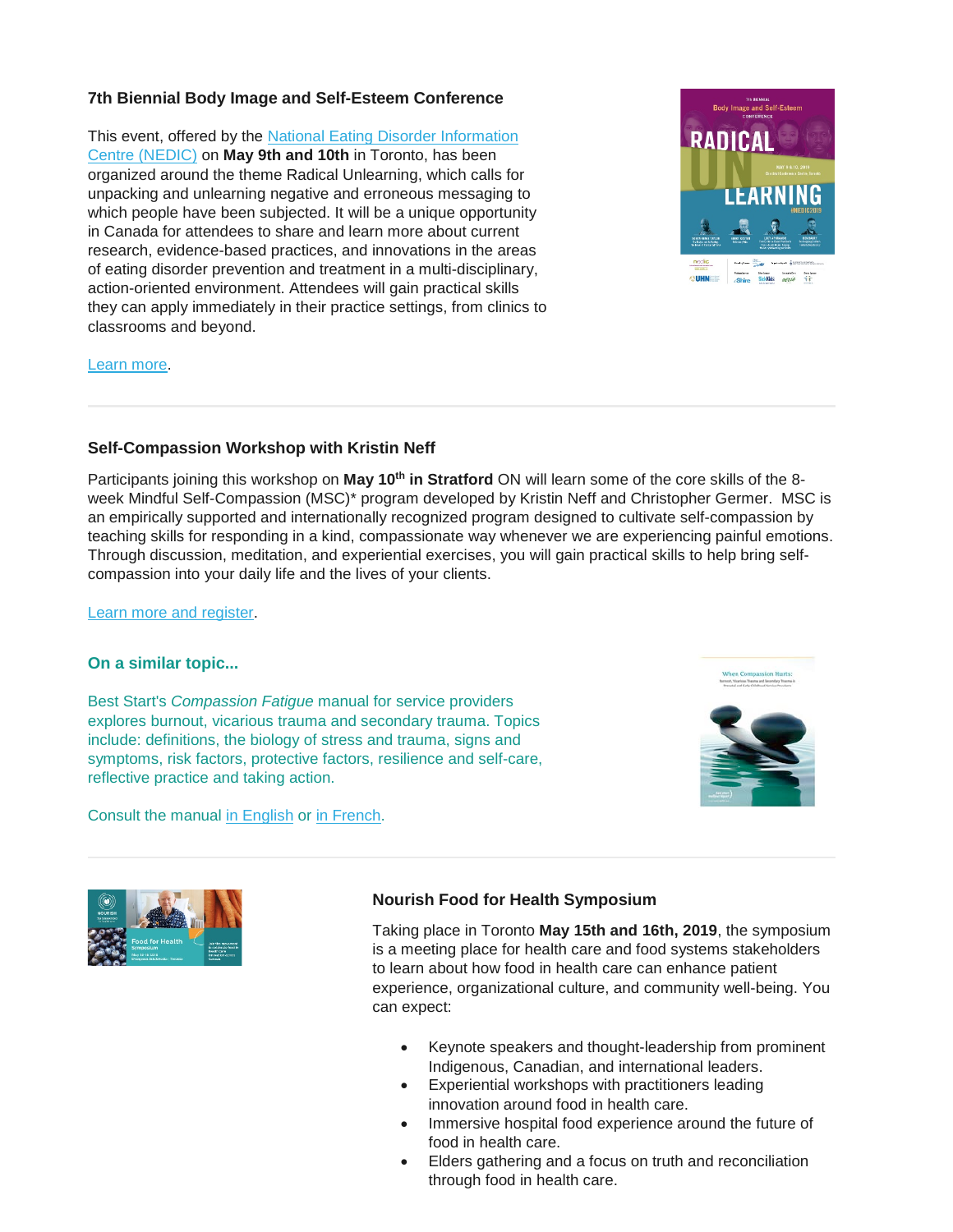- Local tours to health care sites and food places of interest in Toronto.
- Networking opportunities with national leaders & a chance to share challenges and pathways forward to getting more value from the food served in health care.

[Learn more.](http://foodforhealth.nourishhealthcare.ca/sites/nourishhealthcare/en/foodforhealth)

## **Webinar: Infant Development: Prelinguistic Communication**

This webinar, occurring **May 29, 2019** at 10:30 am EDT, was designed for professionals and caregivers to review the building blocks of communication (e.g., imitation, joint attention, cause and effect, turn taking, functional play, etc.). For most children the ability to communicate emerges naturally and starts long before the use of first words. However, for children with autism spectrum disorder or identified social communication deficits, intervention may be necessary to foster the growth of these foundation skills. In addition to a theoretical review, participants will learn practical strategies and leave with a variety of resources to encourage the development of prelinguistic communication skills.

[Learn more and register.](http://events.r20.constantcontact.com/register/event?oeidk=a07efspwsnhd7ebf704&llr=54n6segab)

## **Public Health 2019**

**[Public Health 2019](https://www.cpha.ca/publichealth2019)** is the national forum where public health professionals, researchers, policy-makers, academics, students and trainees come together to strengthen efforts to improve health and well-being, to share the latest research and information, to promote best practices and to advocate for public health issues and policies grounded in research. Three Forums will be held concurrently with **Public Health 2019**. Click on the links below for more information.

- [Cannabis and Public Health Forum](https://www.cpha.ca/cannabis-and-public-health-forum) 30 April-1 May 2019
- [Healthy Parks, Healthy People Forum](https://www.cpha.ca/healthy-parks-healthy-people-forum) 1-2 May 2019
- [Public Health Emergency Preparedness and Response](https://www.cpha.ca/public-health-emergency-preparedness-and-response-forum)  [Forum](https://www.cpha.ca/public-health-emergency-preparedness-and-response-forum) 2 May 2019



#### **Speaking of cannabis...**

Best Start's booklet *Risks of Cannabis on Fertility, Pregnancy, Breastfeeding and Parenting* was recently updated and is now available in PDF and in HTML format (like a webpage).

Both are available [in English](https://resources.beststart.org/product/a30e-risks-of-cannabis-booklet/) or [in French.](https://resources.beststart.org/product/a30f-risques-du-cannabis-livret-en/)

## **Save the Date: OMSSA's Mental Health Forum**

**On June 13-14, 2019 in Toronto**, the [Ontario Municipal Social](https://omssa.com/)  [Services Association \(OMSSA\)](https://omssa.com/) will be hosting a two-day, crosssectoral forum that highlights best practices leading to positive



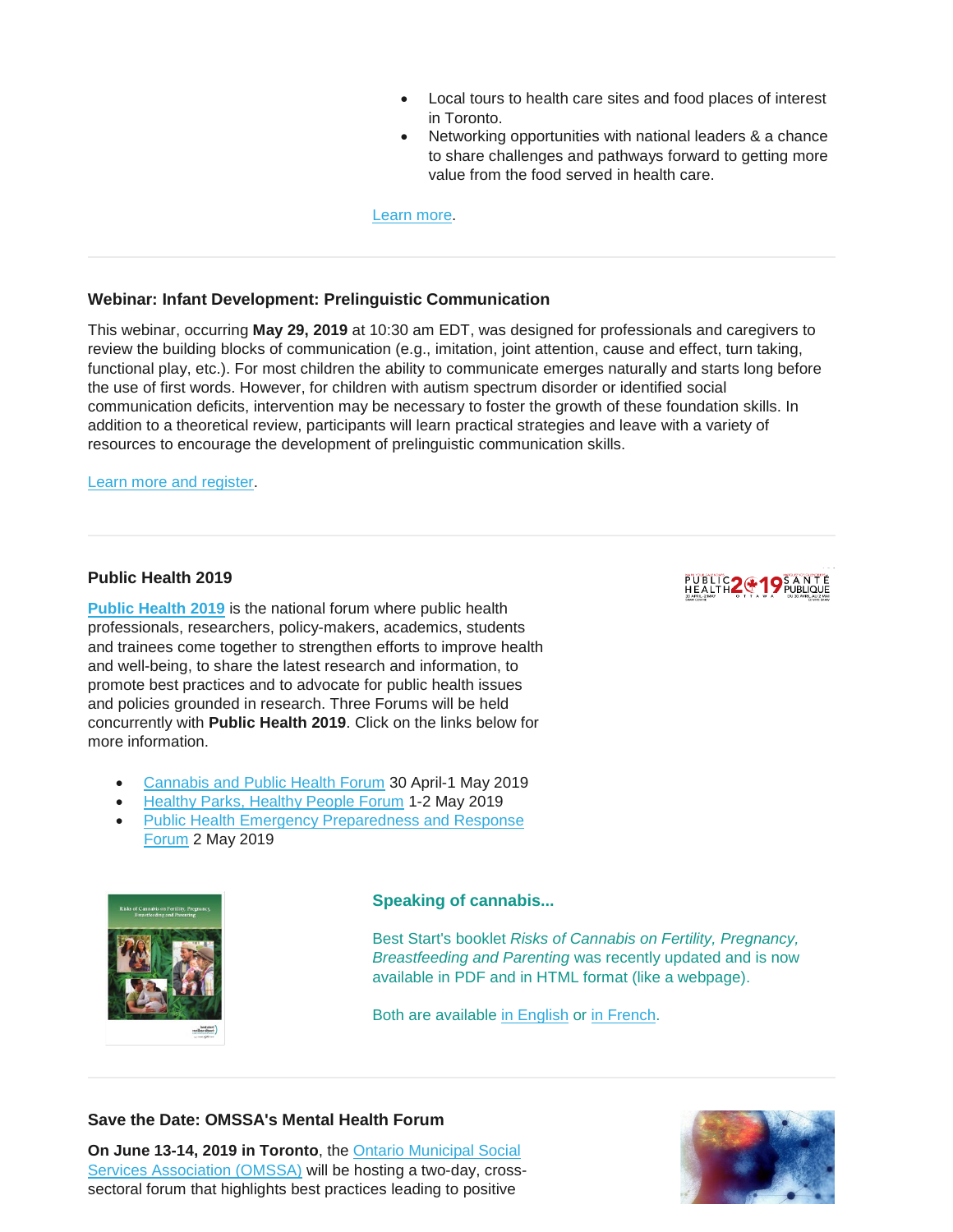outcomes, and equips managers and frontline staff with the knowledge, skills, and confidence to navigate a system in flux and assist individuals living with mental illness and addiction in ways that help unlock their potential.

[Learn more.](https://omssa.com/mental-health-forum.php)

### **Save the Date : Summer Institute 2019 – Accounting for Quality**

The [16th Annual Summer Institute on Early Childhood Development](https://www.oise.utoronto.ca/atkinson/Events/2019_Events/Summer_Institute_2019_-_Keynote_Iram_Siraj.html) will take place in Toronto on June 17th, 2019. Iram Siraj, Professor of Child Development and Education at the University of Oxford will present Fostering Effective Early Learning through Professional Development at our 16th annual Summer Institute. In addition to her keynote presentation, Professor Siraj will lead a workshop on Developing the whole child through movement play: Using the MOVERS guide to improve the quality of physical well-being. Please visit our webpage for abstracts on both presentations, and a detailed Bio of Professor Siraj.

[Learn more.](https://www.oise.utoronto.ca/atkinson/Events/2019_Events/Summer_Institute_2019_-_Keynote_Iram_Siraj.html)

# **VII. Resources**



## **New Families Canada Videos on Positive Discipline**

Positive Discipline in Everyday Life and [Families Canada](https://www.familiescanada.ca/) have partnered to create two videos: "An Introduction to Positive Discipline" and "Parenting with Positive Discipline". We couldn't have done it without the incredible work of Secret Level Films! These videos are part of the Family Life in Canada resource series. The series aims to help newcomers adjust to life in Canada and encourages them to access information, programs, services and resources in their community.

[Watch the videos.](https://familiescanada.us15.list-manage.com/track/click?u=6831b71a588234cc9ab12bd93&id=9c183ca751&e=4f0174fc65)

## **On this very topic...**

Best Start has developed a series of resources on how to support and discipline a child in a positive way, without punishments:

- A [bilingual website,](https://resources.beststart.org/product/k56b-children-see-children-learn-website/)
- A ready-to-use workshop for service providers [in](https://resources.beststart.org/product/k56e-children-see-children-learn-workshop/)  [English](https://resources.beststart.org/product/k56e-children-see-children-learn-workshop/) and [in French,](https://resources.beststart.org/product/k56f-les-enfants-voient-les-enfants-apprennent-atelier-en/)
- Bilingual [promotional materials.](https://resources.beststart.org/product/k69b-children-see-children-learn-poster/)



## **Recorded Webinar : How Survivors Of Partner Violence Can Work With Their Family Lawyer: What to Ask For and What to Expect**

How can a survivor of intimate partner violence make the most of the working relationship with their lawyer in a family law case? How can misunderstanding and further trauma be avoided? This webinar from the Family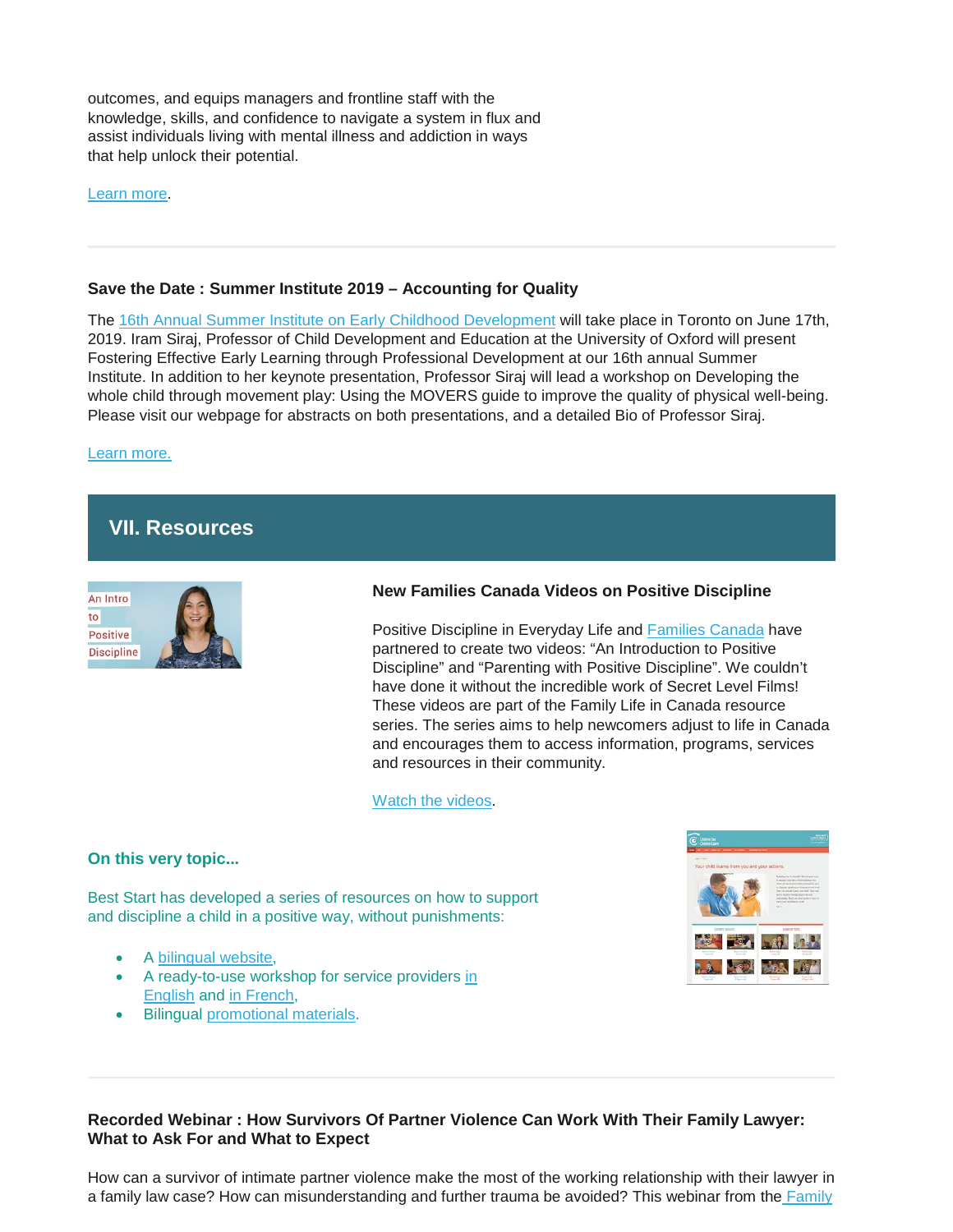[Law Education for Women \(FLEW\)](https://onefamilylaw.ca/) project discussed best practices for an effective and efficient lawyerclient working relationship, and what survivor clients can and should reasonably expect and ask from their lawyers.

[Watch the webinar.](https://yourlegalrights.on.ca/webinar/how-survivors-partner-violence-can-work-their-family-lawyer-what-ask-and-what-expect)



### **Roots to Harvest: Forest Meets Farm**

*Forest Meets Farm* is a celebration of the wild and cultivated foods of Northern Ontario. Many of the people growing up in Northern Ontario have a food literacy that has largely gone unrecognized by the conventional food economy, and *Forest Meets Farm* is a celebration of their knowledge as well. It draws on students' food memories, family stories and food skills, such as how to angle a knife to cut a goose neck, what lure to use to catch a trout in the winter and how to smell when the wild rice is roasted to perfection.

[Learn more.](http://www.rootstoharvest.org/forest-meets-farm.html)

## **Reflective Practice in Early Childhood Education**

Do you use reflective practice in your interactions or work with children? Do you carefully observe children, listen to what they are saying, and pay attention to what they are doing? Do you take time to marvel in what you notice and thoughtfully consider what you can say or do in response? Do you gather documentation to study and then share with children and parents? The Science of [Early Childhood Development \(SEDC\)](https://www.scienceofecd.com/) includes a new section on reflective practice. Researchers and practitioners share thoughts and insights that can enhance your reflective practice with children.



#### [Learn more.](https://www.scienceofecd.com/pages/secd-emessage)

#### **Recorded Webinar by RentSafe: Intersectoral Action on Healthy Housing**

[Canadian Environment Law Association \(CELA\)](http://www.cela.ca/) senior researcher and paralegal Kathleen Cooper conducted a webinar with Erica Phipps of the [Canadian Partnership for Children's](http://www.healthyenvironmentforkids.ca/) Health and [Environment](http://www.healthyenvironmentforkids.ca/) on healthy housing that is available on [YouTube.](https://cela.us5.list-manage.com/track/click?u=061b2906efcd710becc433e36&id=41d08a0f03&e=6af087ad84) The [slide deck](https://cela.us5.list-manage.com/track/click?u=061b2906efcd710becc433e36&id=2e0329a1b6&e=6af087ad84) can be downloaded from the [CELA website](http://www.cela.ca/publications/rentsafe-intersectoral-action-healthy-housing-tenants-low-income-aclco-webinar)

#### **On a similar topic...**

Visit the [Exposures and Environmental Health](https://resources.beststart.org/product-category/resources/environmental-health/) page of the Best Start's resources platform to discover our manuals and fact sheets about environmental health and how to protect families.

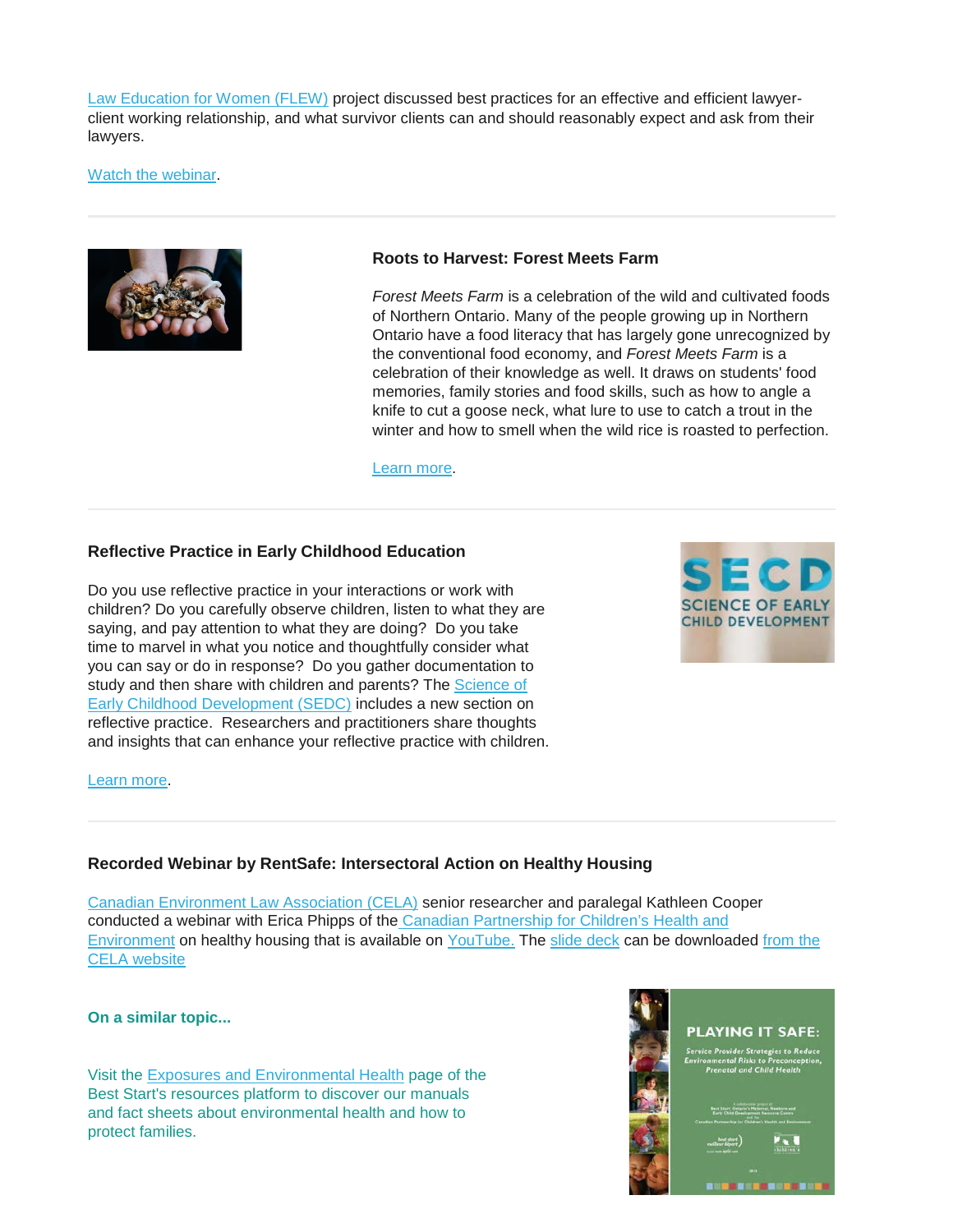

## **About Unstructured Play**

In a position statement, the [Canadian Public Health Association](https://www.cpha.ca/)  [\(CPHA\)](https://www.cpha.ca/) recognizes unstructured play as a child's right and a critical component to child and youth health and well-being and calls upon all parents/caregivers, educators, child care providers, school boards, public health professionals, the private sector and all levels of governments and Indigenous peoples' governments to improve access to unstructured, child-led play. CPHA also launched a toolkit of resources targeted to a range of audiences to promote children's outdoor play. It includes infographics, research summaries, decision-making tools, a discussion document and promising practices.

[Read the position statement](https://www.cpha.ca/sites/default/files/uploads/policy/positionstatements/play-positionstatement-e.pdf) and [access the resources.](https://www.cpha.ca/unstructured-play)

## **Free Online Course: Indigenous Health Equity course**

[Public Health Trainings for Equitable Systems Change \(PHESC\)](https://phesc.ca-central.catalog.canvaslms.com/) has recorded 4 webinars as part of their Indigenous Health Equity stream. All pre-readings, webinar recordings, an online talking circle, and an extensive list of suggested resources for further exploration are now online in the Indigenous Health Equity [course.](https://phesc.ca-central.catalog.canvaslms.com/courses/indigenous-health-equity) By signing up for the course, you'll also receive a certificate of completion upon watching all four webinars. You need to register to access these materials, but it's a quick and easy process (and free).

[Register or return to the Indigenous Health Equity course materials](https://utoronto.us19.list-manage.com/track/click?u=90989609f245ac5cf3326343a&id=90a913d135&e=361bf32a49)



## **Why Play? Brochures Now Available at Individually Priced Rates and in Multiple Languages**

Throughout our 43 years as an association, play has been an important focus and business line for [Families Canada.](https://www.familiescanada.ca/) There is now evidenced-based knowledge that play influences brain development and promotes physical, social and emotional health in young children. Play can also be a powerful opportunity for bonding between parent and child. Now, not only can you order the re-branded Why Play? brochures in packs that include all three age groups, but you can also order separate age groups that best pertain to your organization! Also, formerly only available in English and French, the brochures are now also available in four additional languages: Spanish, Arabic, Punjabi and Simplified Chinese!

[Consult and order them now.](https://familiescanada.us15.list-manage.com/track/click?u=6831b71a588234cc9ab12bd93&id=f04560368c&e=4f0174fc65)